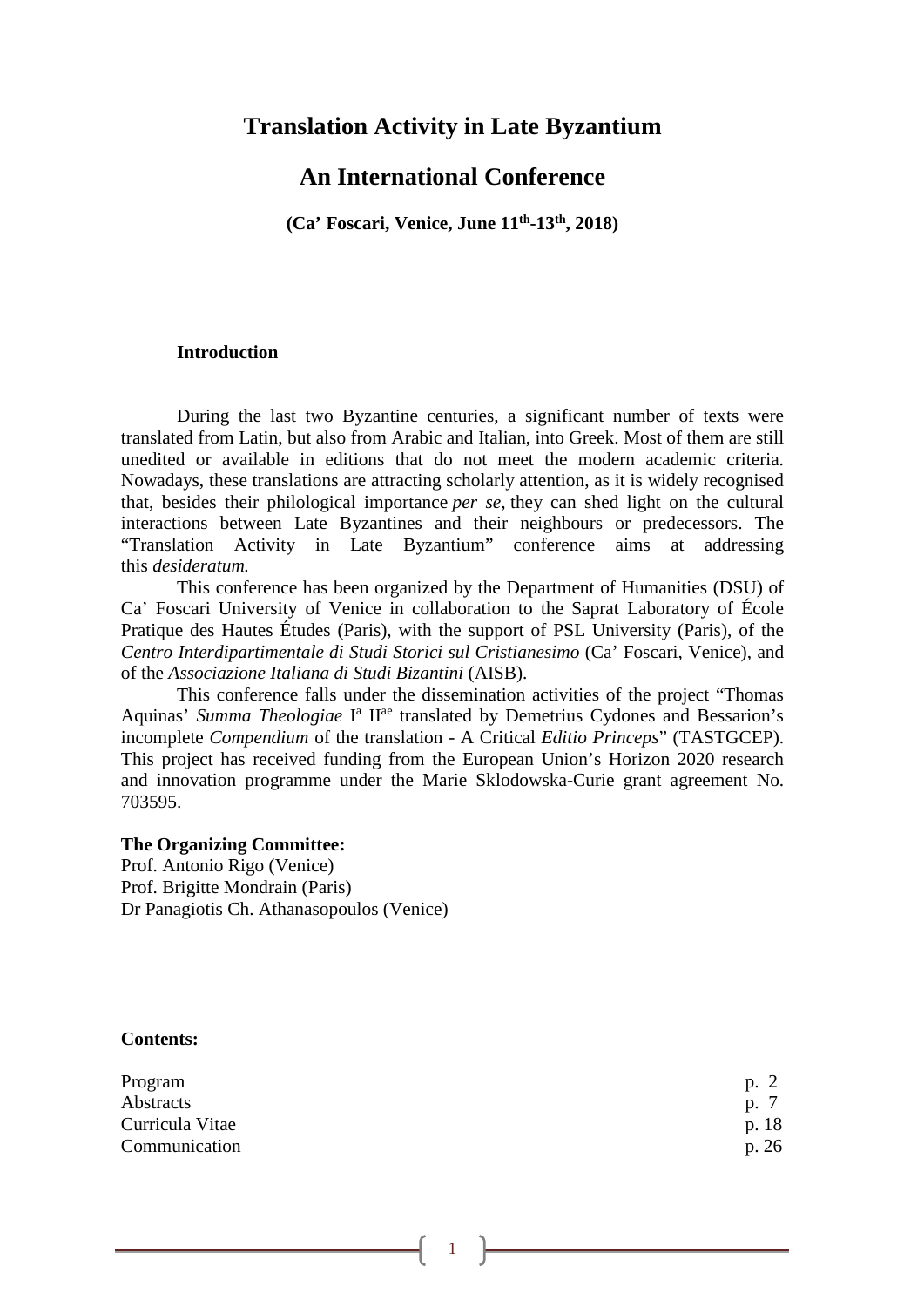## **Program**

## **Monday, June 11th, 2018**

Ca' Foscari University of Venice, Dorsoduro 3246, 2nd floor, aula Mario Baratto

**09:00** Registration

**10:00** Greetings

Prof. **Giovannella Cresci**, Director of DSU (Venice)

Prof. **Antonio Rigo** (Venice)

Prof. **Brigitte Mondrain** (Paris)

**Session I:** The Context

Chair: Prof. **Antonio Rigo**

- **10:20** Prof. Emer. **Constantinos N. Constantinides** (Ioannina) *Latin Knowledge, Translations and Politics during the Palaeologan Period*
- **10:40** Dr **Andrea Massimo Cuomo** (Vienna) *The Sociolinguistics of Multilingualism in (late) Byzantium*
- **11:00** Assist. Prof. **Christian Gastgeber** (Vienna) *Latin Texts and Translators in Constantinople during the Palaeologan Period. Evidence from the Imperial and Patriarchal Chanceries*

**11:20** Discussion

**11:40** Coffee break

**Session II:** The Translations of  $13<sup>th</sup> - 15<sup>th</sup>$  c.

**Session II.1:** Theology – Hagiography – Spirituality

#### Chair: Dr **Alessandra Bucossi**

- **12:10** Dr **Vasilis Pasiourtides** (Patras) *Demetrios Kydones' Translation of Five Excerpts from Julianus Pomerius' (Ps.-Prosperus')* De vita contemplativa *(CPL 998), Bk. I: Re-edition and Historical Context*
- **12:30** PhD Cand. **María Panagía Miola** (Rome) *Prochoros Kydones' Selective Translation of Thomas Aquinas'* IIIa Pars *of the* Summa Theologiae

2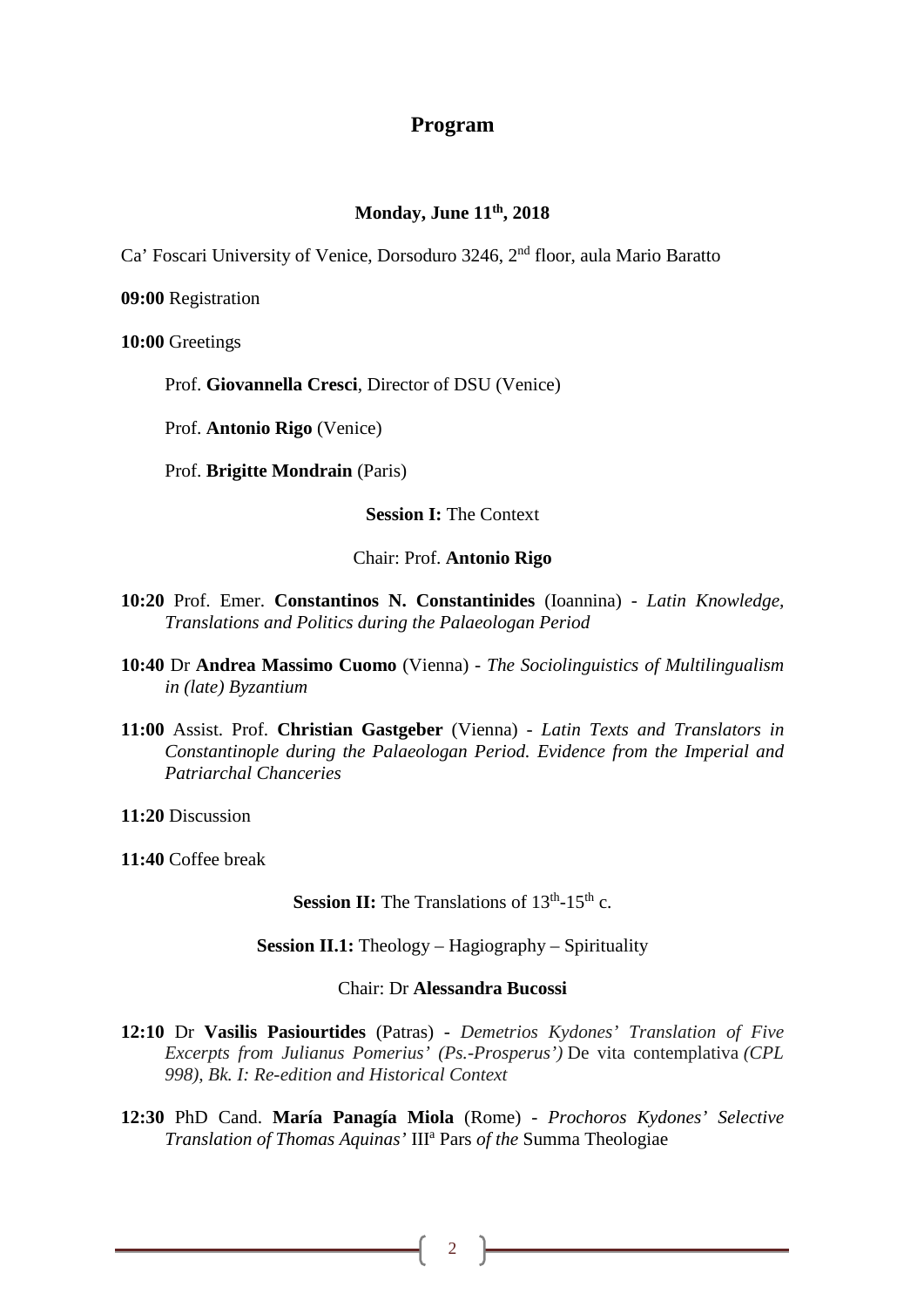**12:50** Dr **Marie-Hélène Blanchet** (Paris) - *Un commentaire byzantin du* Symbole *et ses modèles latins*

**13:10** Discussion

**13:30** Lunch

**Session II.1:** Theology – Hagiography – Spirituality (cont.)

## Chair: Dr **Marie-Hélène Blanchet**

- **15:30** Dr **Konstantinos Palaiologos** (Patras) *Manuel Kalekas' Utilization of the Anonymous Greek Translation of Aquinas'* Collationes in *Symbolum Apostolorum*
- **15:50** Dr **Ciro Giacomelli** (Padova-Paris) *Bessarione traduttore di Pietro Lombardo (Marc. gr. 523): note filologiche, paleografiche e codicologiche*
- **16:10** Dr **Eleftherios Despotakis** (Athens) *Manuali greci per la confessione cattolica. Osservazioni sul codice Athen. gr. 2473*

**16:30** Discussion

#### **Tuesday, June 12th, 2018**

Ca' Foscari University of Venice, Dorsoduro 3246, 2nd floor, aula Mario Baratto

**Session II.1:** Theology – Hagiography – Spirituality (cont.)

Chair: Dist. Prof. Emer. **John Monfasani**

- **09:00** PhD Cand. **Ioannis Kassides** (Corfu) *Demetrios Kydones' Unedited Translation of Gregory the Great's* Homiliae XL in Evangelia, *XXVI*
- **09:20** Dr **Marco Fanelli** (Turin) *Polemisti bizantini in cerca d'autore: da Riccoldo da Monte di Croce a Giovanni VI Cantacuzeno*

**09:40** Discussion

#### **Session II.2:** Philosophy

#### Chair: Dr **Christiaan W. Kappes**

**10:00** Assist. Prof. **John A. Demetracopoulos** (Patras) - *Anti-Macrobius Christianus, or the Construction of Christian Science: Gregory Palamas'* Capita CL *1–14 ('De mundo') (1347-1348) as a Refutation of the Heathen Cosmology in Macrobius'* Commentary on the *Dream of Scipio*

3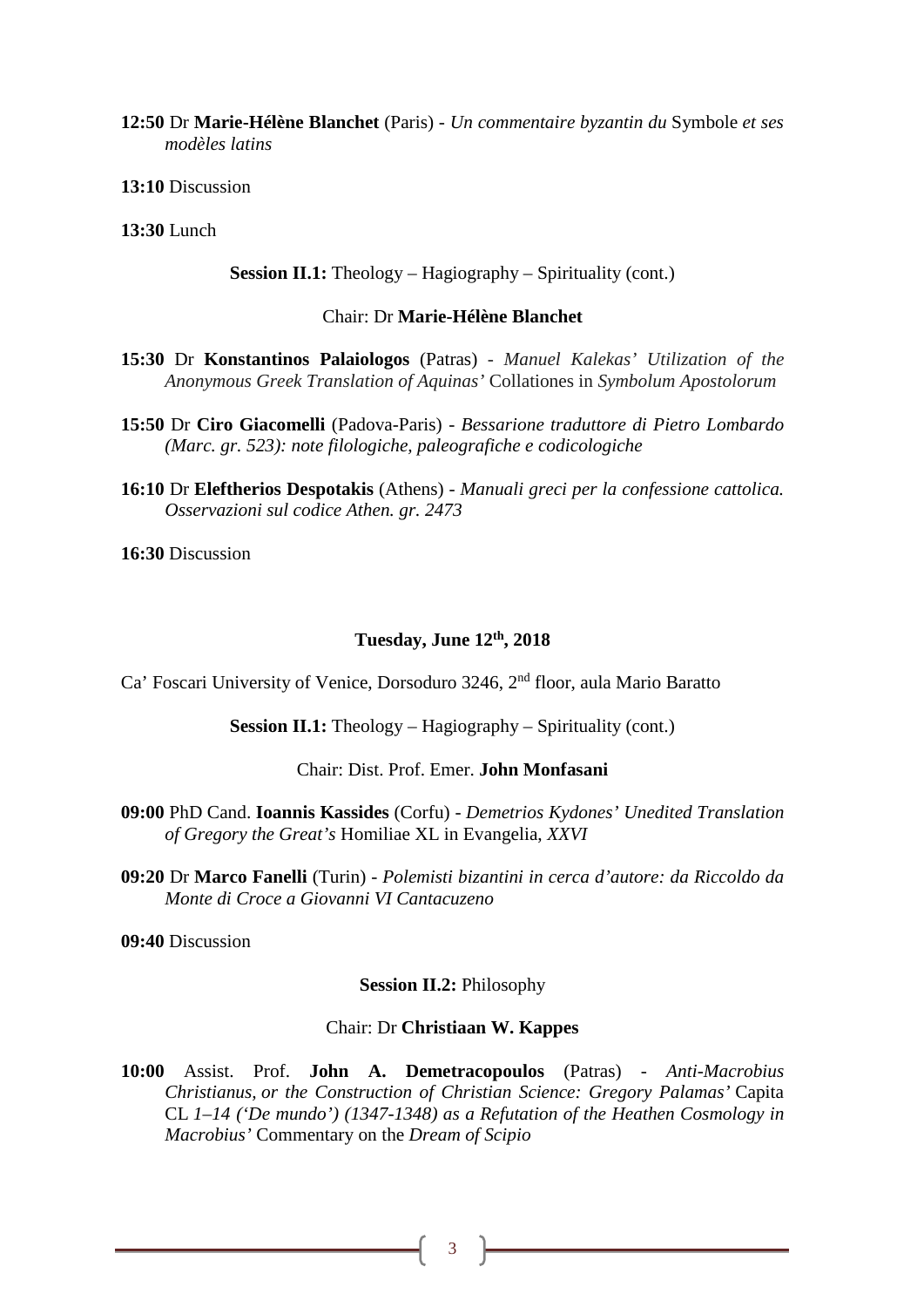- **10:20** Dr **Michael Konstantinou-Rizos** (London) *Demetrios Kydones' (1324-1397) Translation of Thomas Aquinas'* Quaestio disputata de potentia*, q. X, a. 4: Manuscript Tradition and Reception*
- **10:40** PhD Cand. **Irini Balcoyiannopoulou** (Patras) *Scholarios' Hitherto Unknown Greek Abridgment of the First Four Quaestiones from Radulphus Brito's* Commentary on the *De Interpretatione*

**11:00** Discussion

**11:20** Coffee break

### **Session II.3:** Sciences

#### Chair: Prof. **Brigitte Mondrain**

- **11:50** Assist. Prof. **Caroline Petit** (Warwick) *Looking for Philaretus. Was the pseudo-Galenic* Ad Antonium *Translated from Latin?*
- **12:10** PhD Cand. **Carole Hofstetter** (Paris) *Les sources du* Grand Calcul selon les Indiens : *réception et transformation chez les lecteurs byzantins*
- **12:30** Dr **Marie Cronier** (Paris) *Un recueil de traités médicaux arabes traduits en grec : le Vind. med. gr. 21 (fin 13<sup>e</sup> – début 14e s.)*

**12:50** Discussion

**13:10** Lunch

#### **Session II.3:** Sciences (cont.)

#### Chair: Dr **Luigi D'Amelia**

- **15:00** Dr **Alberto Bardi** (Venice) *Persian and Arab Terminology in Byzantine Astronomy (13th-15th century)*
- **15:20** PhD Cand. **Thibault Miguet** (Paris) *La traduction grecque du* Viatique du voyageur (Zād al-musāfir) *d'Ibn al-Ǧazzār et l'un de ses remaniements à l'époque paléologue*

**15:40** Discussion

#### **Session II.4:** Literature

## Chair: Prof. Emer. **Constantinos N. Constantinides**

**16:00** Dr **Morgane Cariou** (Paris) - *La traduction planudéenne des* Héroïdes *d'Ovide*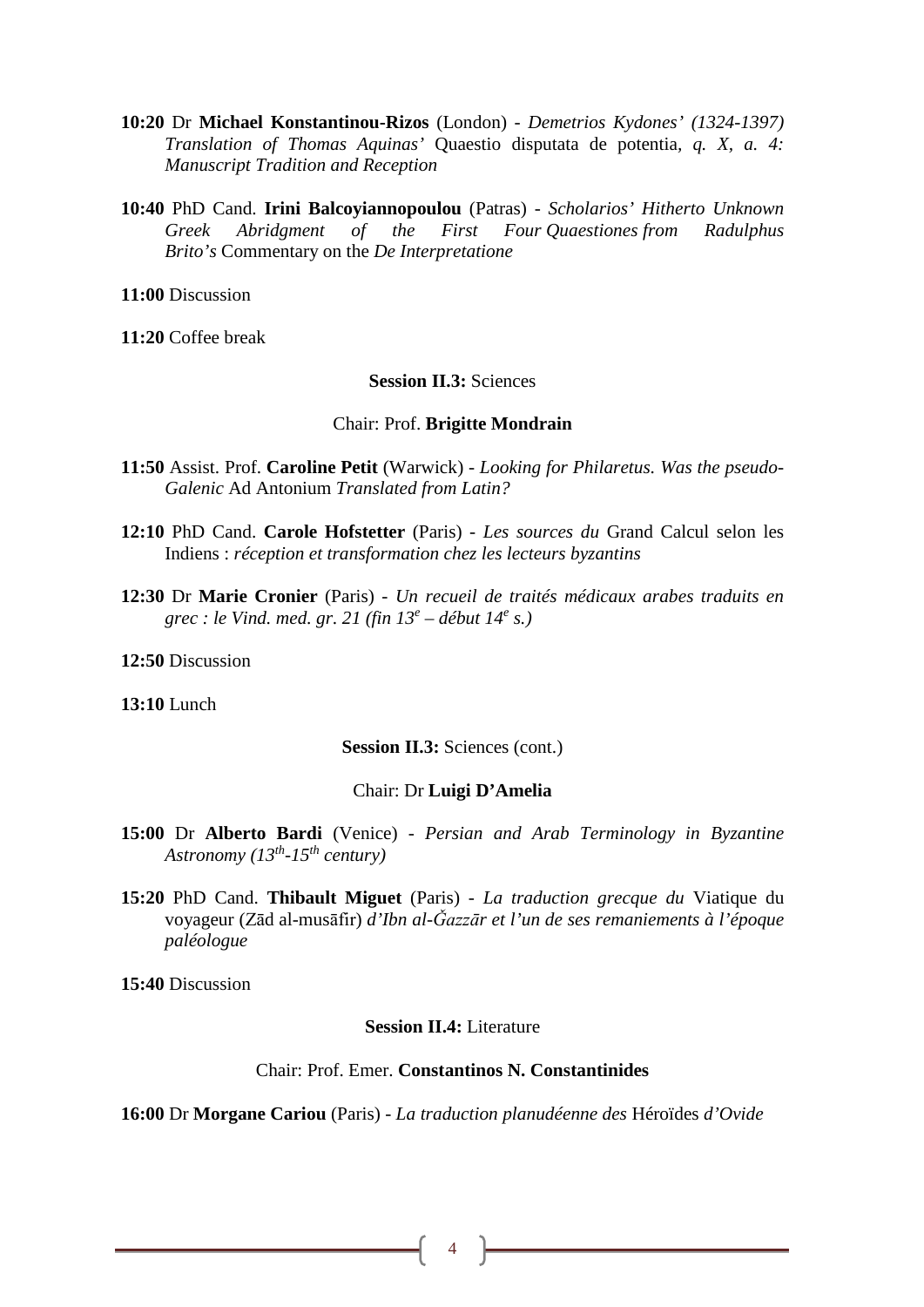**16:20** PhD Cand. **Christos C. Angelopoulos** (Ioannina) - *The Planoudean Translation of the* Disticha Catonis *Incorporated in the Textbooks of the Palaeologan and the*  Mathemataria *of the Ottoman Periods*

**16:40** Discussion

#### **Wednesday, June 13th, 2018**

Ca' Foscari University of Venice, Ca' Dolfin, Dorsoduro 3825/e, 1<sup>st</sup> floor, aula magna Silvio Trentin

**Session III:** Instruments and Methods of the Translations

#### Chair: Dr **Eleftherios Despotakis**

- **09:00** Dr **Christopher Wright** (London) *Choices and Changes of Language in Demetrios Kydones's Translation of Thomas Aquinas's* Summa Theologiae, Ia
- **09:20** Dr **Panagiotis Ch. Athanasopoulos** (Venice) *Demetrios Kydones'* modus interpretandi *in his Translation of Thomas Aquinas'* Summa Theologiae, I<sup>a</sup> II<sup>ae</sup>
- **09:40** Mr **Angelos Zaloumis** (Stockholm) *Demetrios Kydones' Greek Rendering of Aristotelian Ethical Terms in Thomas Aquinas'* Summa theologiae, IIa IIae

**10:00** Discussion

**10:20** Coffee break

Session III: Instruments and Methods of the Translations (cont.)

## Chair: Dr **Beatrice Daskas**

- **10:50** Dr **Christiaan W. Kappes** (Pittsburgh) *Prochoros Kydones: Damascenus Latinus Retroverted into Greek, Comparative Vocabulary between Demetrios and Prochoros Kydones, and Other Difficulties of* ad verbum *Translations of Scholastic Texts*
- **11:10** Dist. Prof. Emer. **John Monfasani** (New York) *Cardinal Bessarion as a Translator of Plato, Aristotle, and Other Prose Authors in the* In Calumniatorem Platonis

**11:30** Discussion

**Session IV. Round Table:** Translation Studies - Problems and Perspectives

## Chair: Prof. **Paolo Eleuteri**

### **11:50** Dr **Panagiotis Ch. Athanasopoulos** (Venice)

5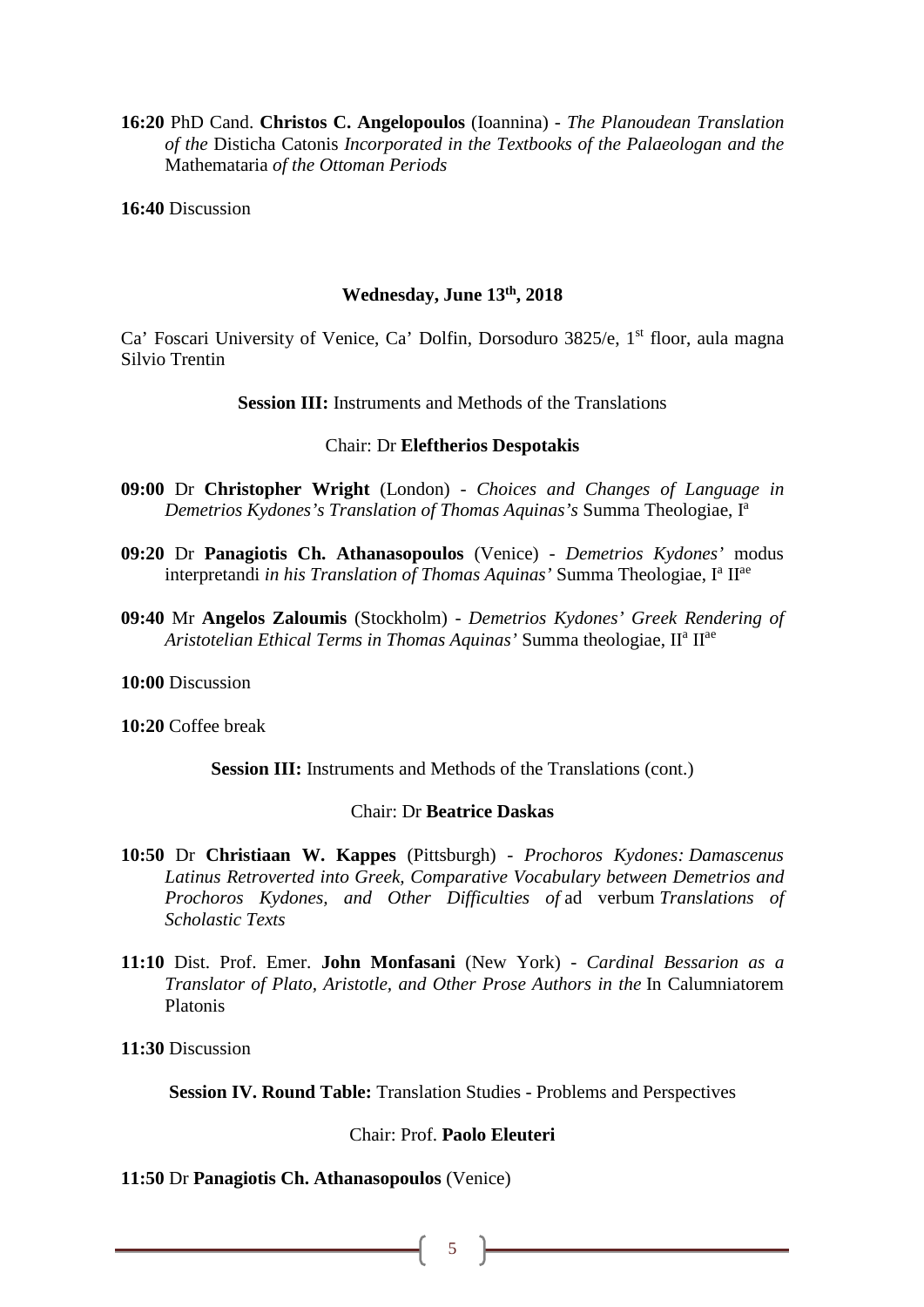Assist. Prof. **John A. Demetracopoulos** (Patras)

Prof. **Brigitte Mondrain** (Paris)

Dist. Prof. Emer. **John Monfasani** (New York)

Prof. **Antonio Rigo** (Venice)

**13:00** Epilogue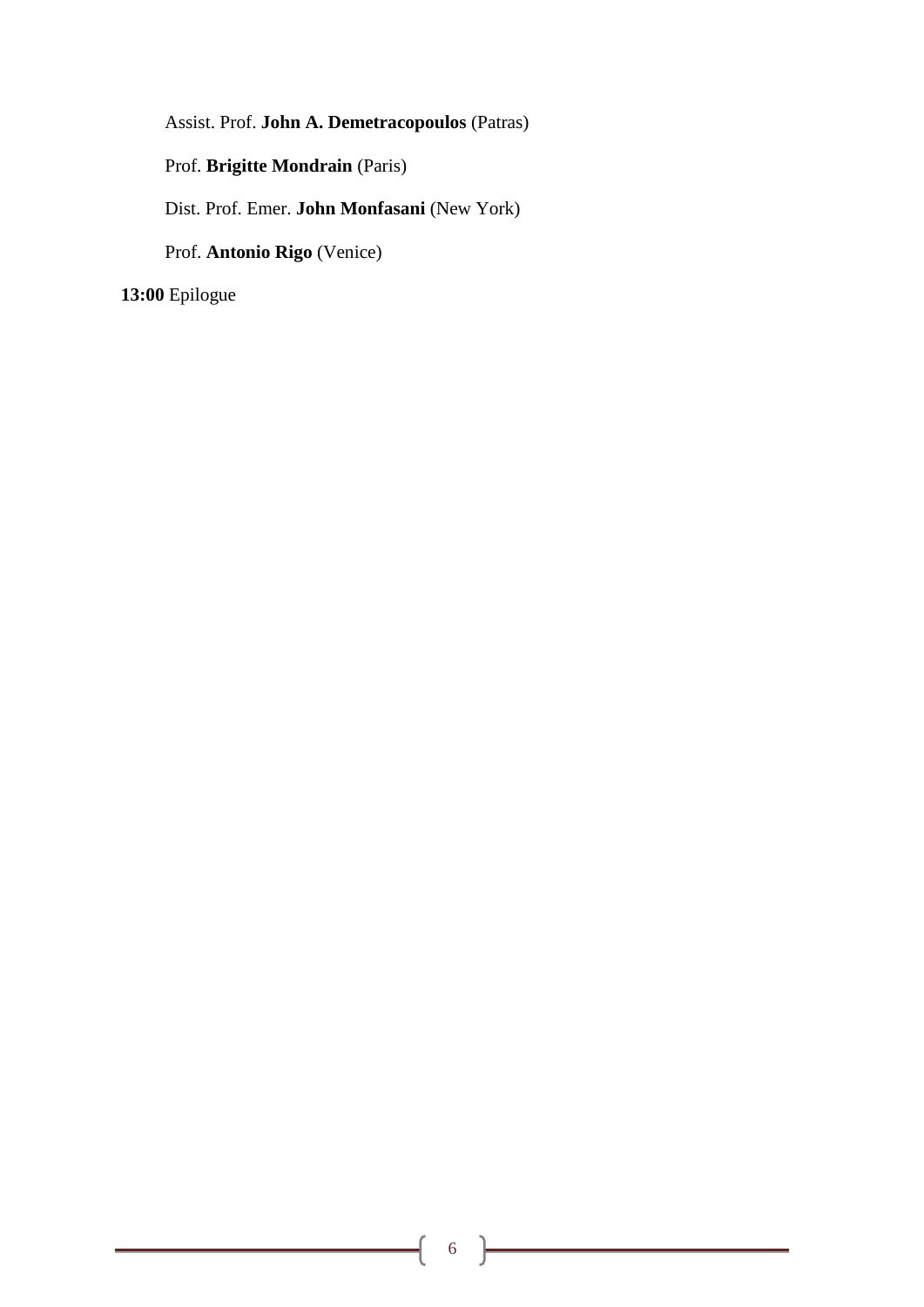# **Abstracts**

## PhD Cand. **Christos C. Angelopoulos** - *The Planoudean Translation of the* **Disticha Catonis** *Incorporated in the Textbooks of the Palaeologan and the* **Mathemataria** *of the Ottoman Periods*

**Abstract:** Maximos Planoudes, the greatest scholar of the early Palaeologan period, distinguished himself not only by collecting, copying and editing Ancient Greek texts but also by his translations of Latin texts into Greek. One such text of Latin literature was the *Disticha Catonis*, a collection of proverbial wisdom and morality. This Planoudean translation became very popular as can be seen by the great number of manuscripts preserving the text as well as the various editions of the translation. Significantly important is the fact that in a few manuscripts the text is accompanied by *scholia* and *glossae*. Though the autograph manuscript of Planoudes seems to have been lost, his translation with *scholia* appears as early as the 14th century in manuscripts, such as codex 20 of the *Archimandreion of Ioannina* and codex *Romanus Angelicus gr. 48*. Furthermore, during the Ottoman rule of the former Byzantine lands the translation was widely disseminated and was included in many textbooks (*mathemataria)*. The purpose of this paper is to present briefly some specific manuscripts and their *scholia*, and investigate how the Planoudean translation of the *Disticha Catonis* was incorporated in the *enkyklios paideia* of the Palaeologan and Ottoman periods.

## Dr **Panagiotis Ch. Athanasopoulos** - *Demetrios Kydones'* **modus interpretandi** *in his Translation of Thomas Aquinas'* **Summa Theologiae, Ia IIae**

**Abstract:** Demetrios Kydones set forth his translation activity with Thomas Aquinas' Summa contra Gentiles and Summa Theologiae I<sup>a</sup>, which were completed in 1354 and 1358 respectively. Then, he continued with the *Translation* of *Summa Theologiae*, Ia IIae, which was conducted *ca*. 1360. By this time, Kydones had already gained certain experience as a translator. In this respect, his *Translation* of *Summa Theologiae*, I<sup>a</sup> II<sup>ae</sup> may shed light to his already shaped *modus interpretandi*. In this paper I will focus on certain translation choices that appear constantly in the *Translation* of *Summa Theologiae*, I<sup>a</sup> II<sup>ae</sup>, in order to attempt a re-evaluation of Kydones' translation method beyond the strict traditional approaches (*ad verbum*/*ad sensum*), which in many instances have been proven insufficient. Moreover, I will consider Kydones' attempts to overcome specific difficulties in particular cases, in order to provide the concise meaning. Last, I will show that Kydones paid certain attention to the style of his translation, as well.

## PhD Cand. **Irini Balcoyiannopoulou -** *Scholarios' Hitherto Unknown Greek Abridgment of the First Four Quaestiones from Radulphus Brito's* **Commentary on the** *De Interpretatione*

**Abstract:** George Scholarios' predilection for Scholastic philosophical sources, especially as far as the interpretation of Aristotle's works was concerned, is well-known. Thomas Aquinas, Radulphus Brito, Petrus Hispanus, Armandus de Bellovisu, Gilbertus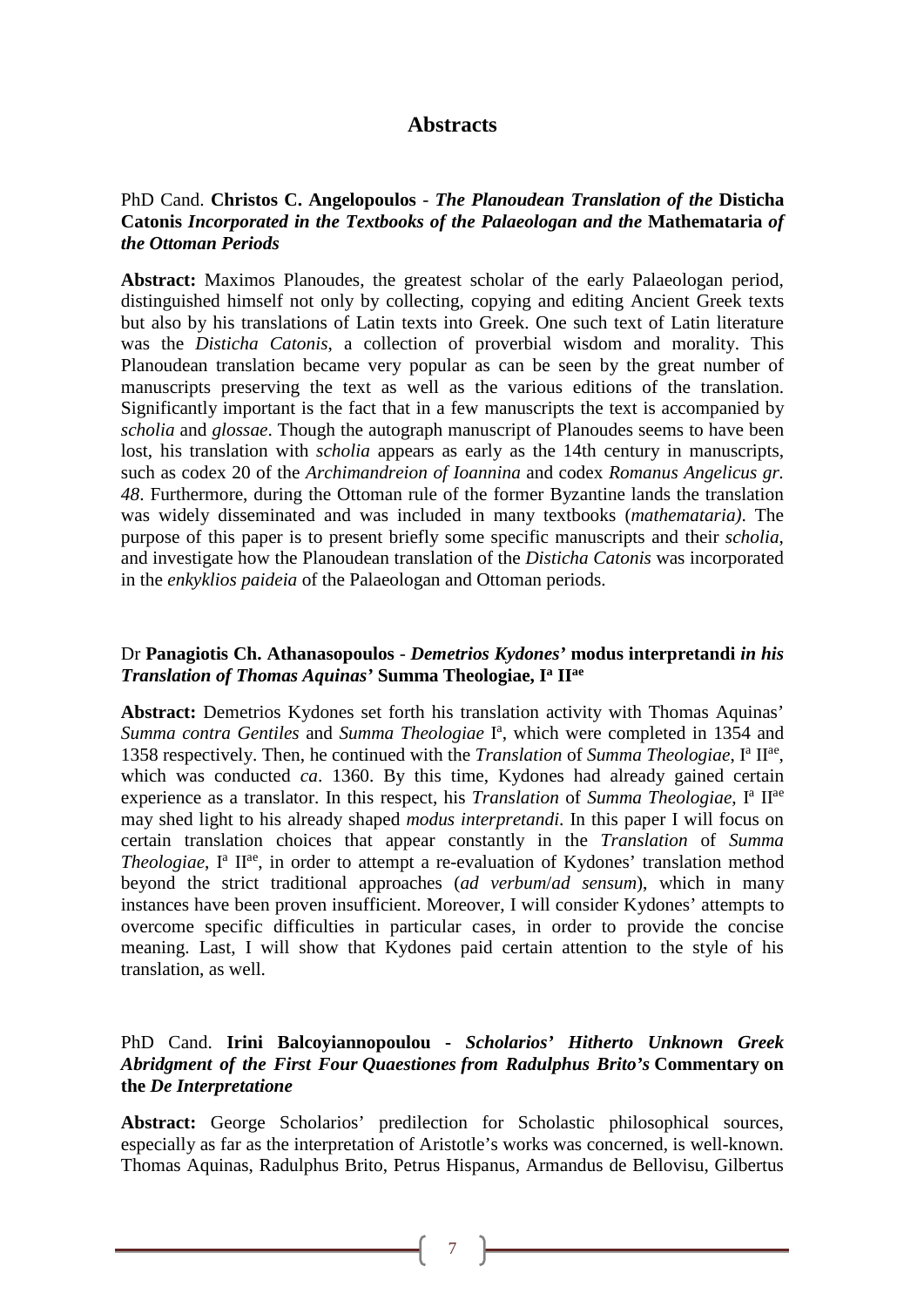Porretanus, Guillelmus Arnaldus, and the anonymous author of codex Pad. Bibl. Univ. 1589 are some of the authors we know he extensively used in order to compose his own philosophical handbooks during his teaching career. Still, it seems that more Scholastic *frustula* translated by Scholarios are yet to be discovered and edited. Cod. Par. gr. 1941 contains, in Scholarios' hand, a hitherto unknown translation of select passages from Radulphus Brito's *Quaestiones super Artem veterem*, which regard the *De Interpretatione*. The passages do not form part of Scholarios' own commentary on the same work, which is contained, among others, in this codex; they follow his commentary in the manuscript and regard the first lines of the *De Interpretatione*, drawing upon the first four *quaestiones* form Brito's exposition of Aristotle's work, i.e.: *Utrum de enunciatione possit esse scientia*; *Utrum enunciatio sit subiectum in isto libro*; *Utrum voces significent res vel conceptus rerum*, and *Utrum diffinitio nominis sit bene data*. I am preparing an edition of Scholarios' Greek abridgment of these *quaestiones*.

## Dr **Alberto Bardi -** *Persian and Arab Terminology in Byzantine Astronomy (13th-15th century)*

**Abstract:** Some Byzantine astronomical handbooks from  $13<sup>th</sup>$  to  $15<sup>th</sup>$  century explain how to use astronomical tables stemming from the Islamic tradition. These texts contain a significant amount of words concerning technical astronomical topics transcribed from Arab and Persian into Greek. A linguistic analysis of these transcriptions allows: 1) to detect their etymology; 2) to see the evolution the use of these terms underwent from the end of the  $13<sup>th</sup>$  century to the half of the  $14<sup>th</sup>$  century; 3) to describe the entanglements between Byzantine and Islamic astronomy; 4) to implement the database of Greek pronunciation in late Byzantium. In this paper, I shall outline the first results of this ongoing research.

## Dr **Marie-Hélène Blanchet -** *Un commentaire byzantin du* **Symbole** *et ses modèles latins*

Abstract: Dans un manuscrit byzantin de la fin XIV<sup>e</sup> siècle contenant notamment une traduction grecque du *De rationibus fidei* de Thomas d'Aquin, figure, à la suite de cette dernière, le *Symbole des apôtres*, lui-même suivi d'une profession de foi contenant un commentaire du *Symbole* divisé en quatorze points. Il faut rapprocher ce commentaire du *Symbole* de certains écrits latins qui relèvent du droit canon : les canonistes occidentaux ont en effet développé un enseignement officiel à propos du *Credo* et des principes de la foi. On trouve ce type d'explications et de classifications des articles du *Credo* notamment dans les commentaires à la première décrétale de Grégoire IX (qui correspond au premier canon du concile de Latran IV, *Firmiter*), par exemple dans la *Summa Hostiensis*, d'Henri de Suso, composée au milieu du XIII<sup>e</sup> siècle, ou dans une autre œuvre de Thomas d'Aquin, *Expositio super primam et secundam Decretalem*. J'analyserai ces emprunts à la littérature canonique latine en proposant quelques hypothèses sur le modèle direct et le contexte d'élaboration de cette profession de foi grecque.

#### Dr **Morgane Cariou -** *La traduction planudéenne des* **Héroïdes** *d'Ovide*

8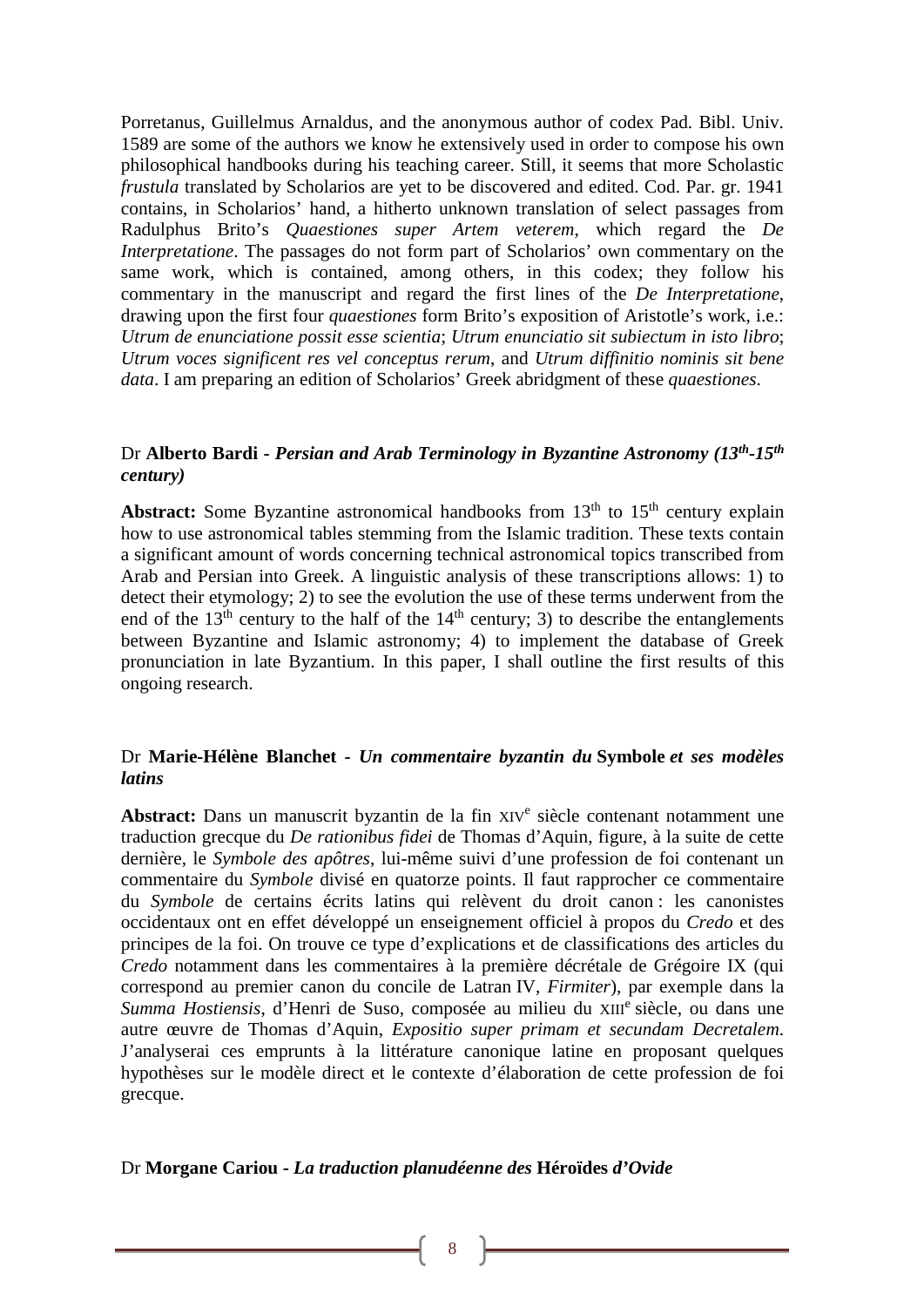**Abstract:** L'œuvre d'Ovide a bénéficié d'une certaine renommée à Byzance aux XIIIe et XIVe siècles : Manuel Holobolos l'a citée dans ses scholies à sa traduction du *De topicis differentiis* de Boèce tandis que Maxime Planude a traduit les *Métamorphoses*, les *Héroïdes* et semble être à l'origine de fragments de traduction de l'*Art d'aimer*, des *Remèdes à l'amour* et des *Amours*. Si la longue traduction des *Métamorphoses* a fait l'objet de nombreux travaux, en revanche très peu d'études ont été consacrées au texte grec des lettres des *Héroïdes*, œuvre qui a surtout été abordée par le biais de la question de son insertion dans la tradition manuscrite latine. On aimerait ici s'intéresser à deux aspects de la traduction planudéenne des *Héroïdes* : d'une part aux procédés stylistiques qui permettent l'acclimatation du poème, d'autre part à la réception, au XIV<sup>e</sup> siècle, de cette traduction. On s'appuiera pour cela sur une étude des néologismes, des emprunts lexicaux aux poètes archaïques et classiques, des phénomènes de réorganisation de l'ordre des mots, de transposition des figures de style, d'explicitation des noms propres pour montrer que la traduction de Maxime Planude, tout en se voulant fidèle à la lettre du poème latin, cherche aussi à être une lecture agréable et accessible pour un public pour qui la culture latine n'est pas familière. Pour ce faire, l'examen des corrections et des *marginalia* de l'archétype de la tradition, le *Vat. reg. gr.* 133, en partie autographe, sera utile à la compréhension du processus d'adaptation. D'autre part, l'étude des commentaires ou gloses inédits qui, dans les quatre apographes du XIVe siècle (*Ambr.* A 119 sup., *Marc. gr.* Z 487, *Scor.* Υ. III. 13, *Vat. barb. gr.* 121), viennent compléter la traduction planudéenne, permettra d'apprécier ses modalités de réception dans les cercles érudits de Byzance et de poser la question d'une lecture concomitante du modèle latin. Les annotations, dans le *Scor.* Υ. III. 13, de Démétrios Triclinios sont, de ce point de vue, particulièrement intéressantes.

## Prof. Emer. **Constantinos N. Constantinides** - *Latin Knowledge, Translations and Politics during the Palaeologan Period*

**Abstract:** The Byzantines recovered Constantinople, their traditional capital, in 1261 under very different circumstances and soon realized that bilinguals in Latin and Greek were in great demand to accomplish communications with the Italian merchants who took over the trade of the East, to serve in the imperial chancery for the correspondence with the papacy and western rulers, as well as for the translations of treatises and other documents. They were entrusted with embassies or served as special envoys for the discussions over the Union of the Churches, or even served western rulers in the Latin– ruled islands of the Aegean. Finally, Latin was needed to Byzantine teachers in the Italian city–states in the late fourteenth and fifteenth centuries. Byzantine emperors encouraged imperial officials to learn Latin and translate into Greek theological texts, such as the *De Trinitate* of St Augustine, so that the Orthodox would better understand the Latin stand on dogma. The most promising and ambitious scholars went beyond that and studied and translated a variety of secular works of the *Trivium*, i.e. grammar, rhetoric and philosophy, and a few such texts were used in classrooms, as is the case with the *Disticha Catonis*. Latin knowledge in Byzantium reached its peak at three easily explicable periods, i.e. the last third of the thirteenth, the middle of the fourteenth and the second quarter of the fifteenth centuries. It was a time when Byzantine Emperors asked for the assistance of the papacy and the West either to avert the aggressive policy of Charles of Anjou, or to defend the Empire and Constantinople itself against the Turkish menace. Thus, in the entourage of the Emperors Michael VIII, John V and John VIII we observe a circle of officials and scholars with competent knowledge of Latin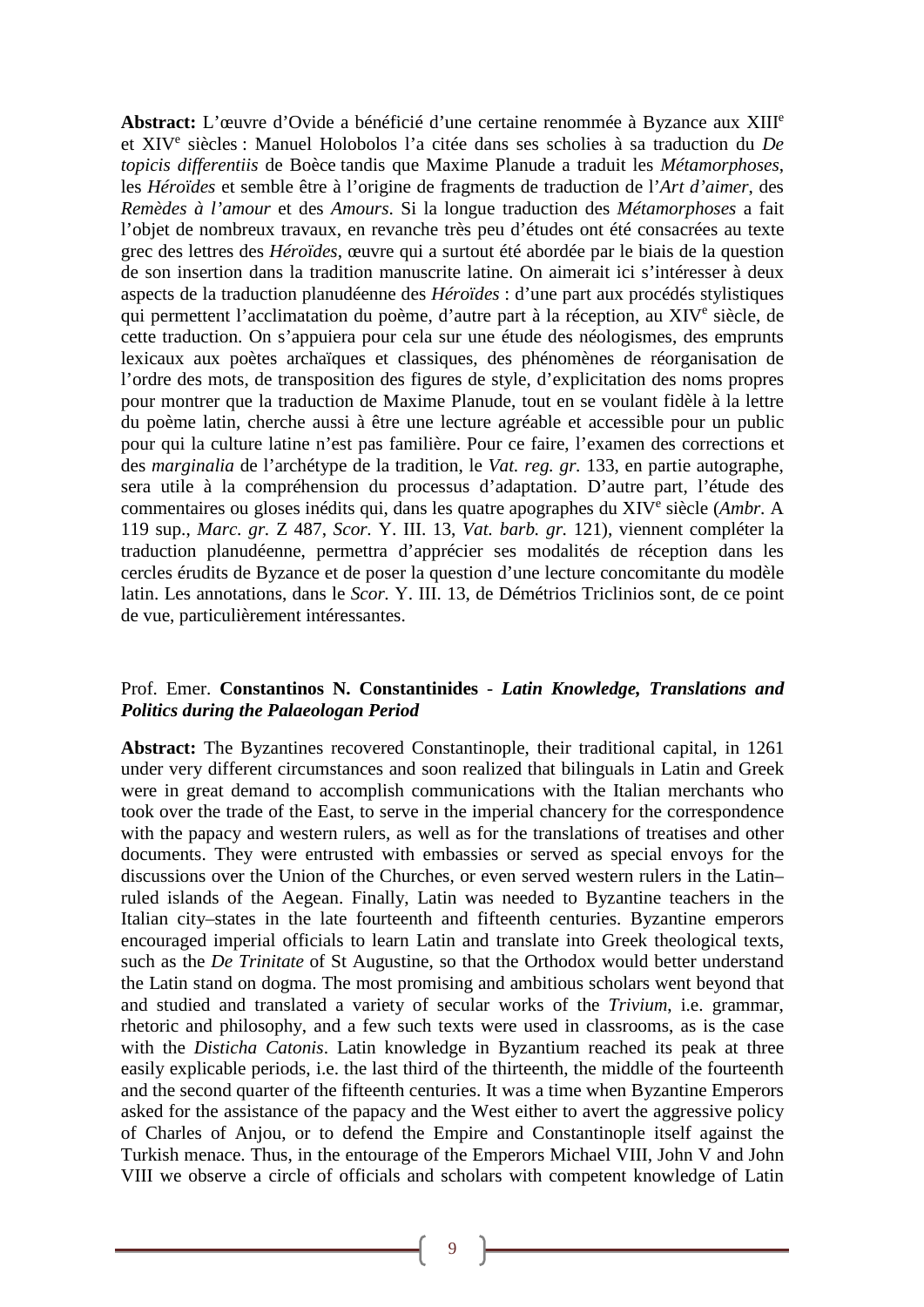who engaged themselves in translations of important Latin texts that brought the two worlds of Christendom closer to each other and prepared the humanists to take over the role of Byzantium as the new guardians of the classical tradition in Renaissance Italy, after Constantinople ceased to be the home of a Christian Emperor.

## Dr **Marie Cronier -** *Un recueil de traités médicaux arabes traduits en grec : le Vind. med. gr. 21 (fin 13e – début 14e s.)*

Ma communication portera sur le manuscrit de Wien, ÖNB, med. gr. 21, manuscrit grec datable de la fin du 13<sup>e</sup> ou du début du 14<sup>e</sup> siècle qui n'a quasiment jamais été étudié et constitue un *unicum*. Il contient exclusivement des traités de médecine et de pharmacie écrits dans un grec peu classique, pour lesquels aucun autre témoin ne semble conservé et dont l'identification est problématique. La plupart sont anonymes mais au moins deux d'entre eux portent un nom d'auteur : d'une part 'Ubaid Allāh Ibn Baḫtīšu (mort vers 1058), issu d'une célèbre famille de médecins syriaques et vivant à Maiyāfāriqīn (auj. Silvan, en Turquie) ; d'autre part Nağīb al-Dīn as-Samarqandī, médecin originaire de Samarcande et mort à Herat en 1222. Dans un premier temps, je présenterai le contenu détaillé du manuscrit en tentant d'identifier aussi précisément que possible les textes arabes dont il est issu. Dans un second temps, je m'attacherai à l'un de ces traités, celui Sur les aliments et les boissons d'as-Samarqandi (ff. 207-278<sup>v</sup>), en le comparant plus précisément avec l'original arabe. Pour conclure, j'espère pouvoir contextualiser la réalisation de ce recueil de traductions médicales de l'arabe au grec et sa réception à Byzance.

## Dr **Andrea Massimo Cuomo -** *The Sociolinguistics of Multilingualism in (late) Byzantium*

Studying translations is like studying bilingualism, it was said. Nevertheless, the word "bilingualism" narrowly fits in Byzantium, as the Medieval Greek speaking community was constantly exposed to many languages and language registers. In my paper, I will explore the phenomenon of language contact mirrored in later Byzantine translations of Latin texts by applying recent insights from sociosemiotic and sociolinguistic theory. Translations are influenced both by their readers' reactions and expectations, and by their translators' aim of faithfully render the original source. A translated text is hence the result of compromise and interpretation, and mirrors the zeitgeist in which it was produced and used. Whether we seek to analyse translators' works or the impact thereof, we should actually analyse the dynamic links between the translator himself, the speech community, and their linguistic and cultural competencies. After a first part aimed at outlining the theoretical framework that informs my research, in the second part of my paper, I will discuss some examples taken from the Planoudean translations of Ovid's Metamorphoses and Macrobius, and the circulation (or reception) of the work of Saint Anselm of Canterbury within the milieu of Nikolaos Kabasilas in Thessalonica.

Assist. Prof. **John A. Demetracopoulos -** *Anti-Macrobius Christianus, or the Construction of Christian Science: Gregory Palamas'* **Capita CL** *1–14 ('De mundo')*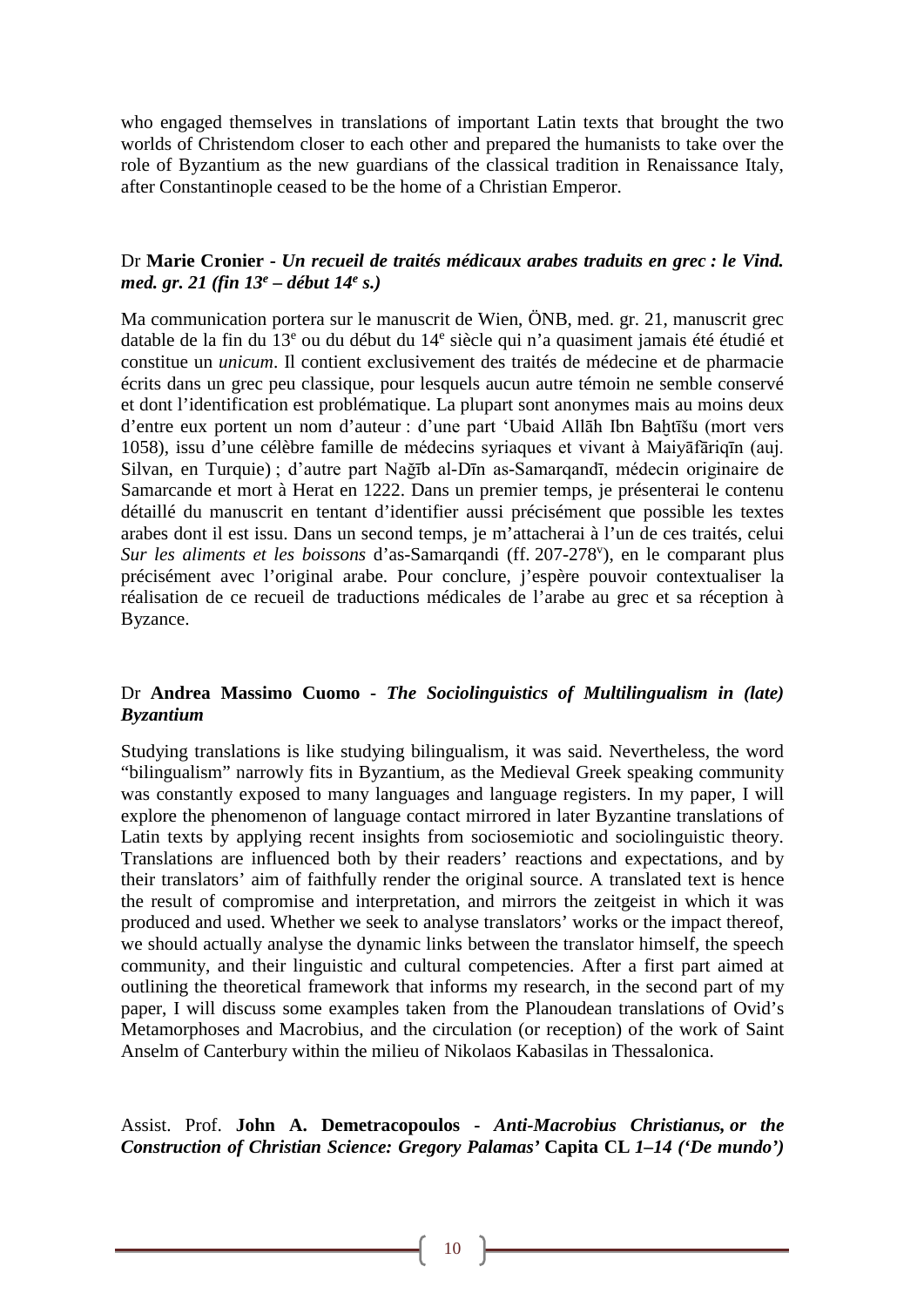## *(1347-1348) as a Refutation of the Heathen Cosmology in Macrobius'* **Commentary on the** *Dream of Scipio*

Palamas' formulation and defence of Christian cosmology in *Capita CL,* chs. 1–14 (see Demetracopoulos 2000), including the *creatio de novo,* is a word for word refutation of pagan cosmology as expounded in Macrobius' *Commentary on the "Dream of Scipio"* (accessible to Palamas in Maximos Planoudes' translation), apparently construed by him as the epitome of pagan cosmology. Palamas also argues against Macrobius' Neoplatonic doctrine of the World Soul. Optimistically holding that Christian cosmology (including particular issues such as the place of Earth in the universe and the Antipodes) can be rationally justified, Palamas implies that Christian Science, like Christian Philosophy, is a possible intellectual project, successfully carried out by him. Plethon's *Laws,* which restored paganism, restored the doctrine of the eternity of the world, too (Bk. III, ch. 43), tacitly but verbally opposing Palamas' doctrine of the *creatio de novo* and the end of the world in *Capita CL,* chs. 1–2.

## Dr **Eleftherios Despotakis -** *Manuali greci per la confessione cattolica. Osservazioni sul codice Athen. gr. 2473*

Il codice *Athen gr.* 2463 è un autografo del copista cretese e teologo uniata Giovanni Plousiadeno, composto alla fine del secolo XV. Il codice è un miscellaneo di testi di cura pastorale, fra i quali si trovano anche tre opere inedite di carattere manualistico e confessionale. Una di queste porta la firma dello stesso Plousiadeno, apparentemente scritta durante il periodo della sua carica come metropolita di Methone col nome di Giuseppe (1492-1500): *Ἕτερος τρόπος τῆς καθολικῆς ἐξομολογήσεως [...] συντεθεῖσα οὑτωσὶ παρὰ τοῦ ταπεινοῦ ἐπισκόπου Μεθώνης Ἰωσήφ, τοῦ κατὰ κόσμον Πλουσιαδηνοῦ*. Partendo dal fatto che questo *Trattato* sembra costituire il primo esempio conosciuto di questionario cattolico di confessione, paragonabile a quelli usati in Occidente fin dal secolo XII, in lingua greca, la presente relazione ha lo scopo di esaminare l'"identità latina" dell'opera, cercando di svelare le varie forme di traduzione e di interpretazione delle fonti usate dall'autore per creare un modello di manuale per la confessione dei peccati in ambiente unionistico.

## Dr **Marco Fanelli -** *Polemisti bizantini in cerca d'autore: da Riccoldo da Monte di Croce a Giovanni VI Cantacuzeno*

Come è ben noto la produzione antislamica (4 *Apologiae prochristiana religione contra sectam mahometicam* e 4 *Orationes contra Mahometem*) di Giovanni VI Cantacuzeno segna uno scarto rilevante rispetto alla tradizione polemica e apologetica precedente. Tale novità è per lo più addebitata all'utilizzo da parte dell'allora ex imperatore *in primis* della traduzione del *Contra Legem Sarracenorum* del domenicano Riccoldo da Monte di Croce, precedentemente approntata da Demetrio Cidone. L'intento del nostro intervento posa sulla descrizione della complessa genesi del *corpus* cantacuzenico attraverso l'analisi e la ricostruzione delle fonti delle quali si servì a sua volta lo stesso Riccoldo, così da definire l'origine profonda delle notizie inserite da Giovanni VI. Tale indagine suggerisce una revisione complessiva delle fasi che garantirono la trasmissione di questi testi. Oltre alle questioni ancora aperte relative alla datazione di queste opere e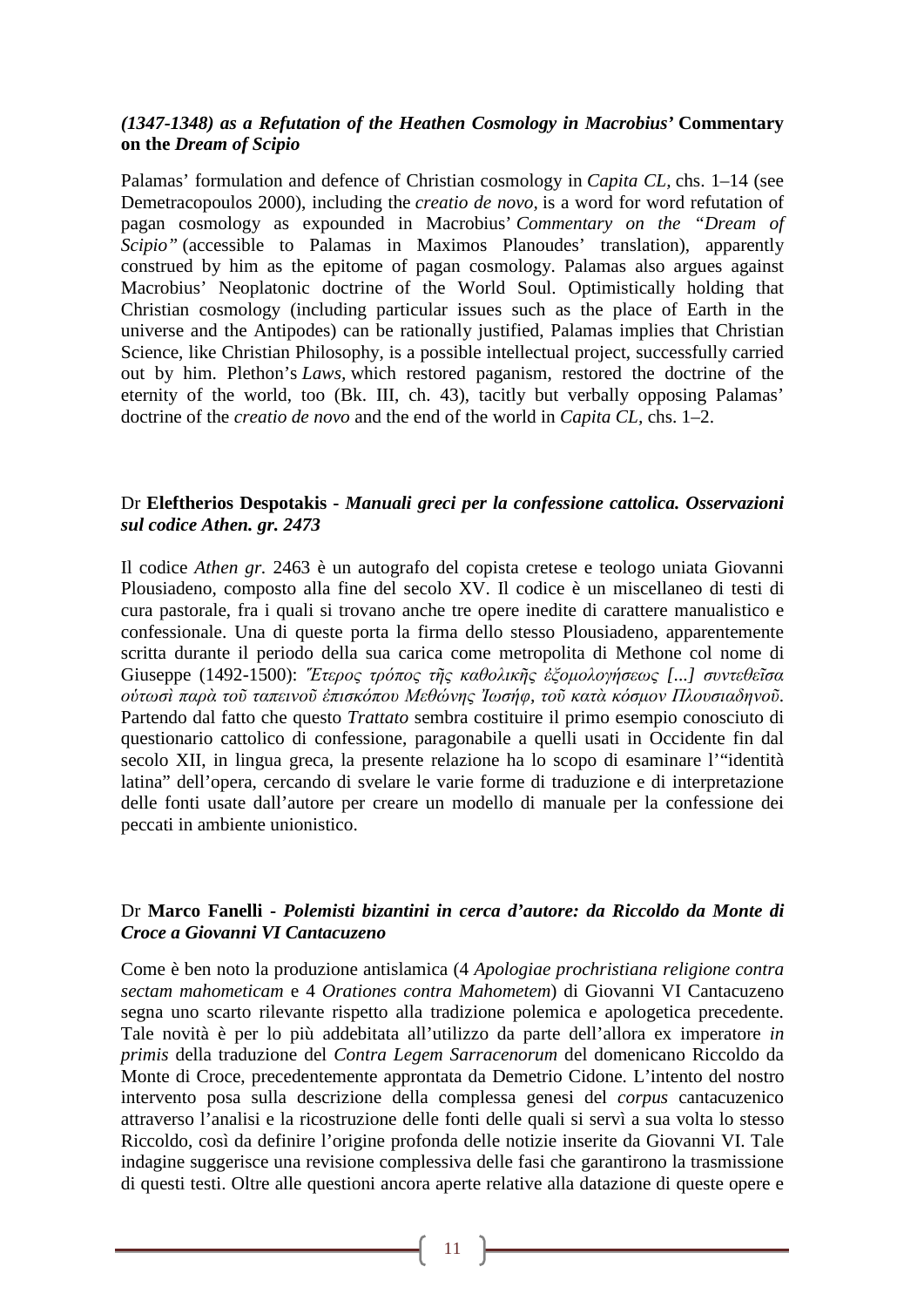alla presentazione degli ambienti presso i quali riscossero fortuna, ci soffermeremo sul processo di utilizzo delle fonti nella stesura del *corpus* antislamico di Giovanni e sulle ragioni di tale scelta.

## Assist. Prof. **Christian Gastgeber -** *Latin Texts and Translators in Constantinople during the Palaeologan Period. Evidence from the Imperial and Patriarchal Chanceries*

The imperial chancery in Constantinople started in the  $12<sup>th</sup>$  century to provide translations which were added as appendix on the documents to the West. From the quality of the Latin translations it is evident that some officials were confronted with the problem of correct rendering. To meet this deficit, Italians were employed in the imperial chancery. The *megas diermeneutes* and his team continued this practice—with slight modification already under the Angeloi at the end of the  $12<sup>th</sup>$  century when the value of the Latin part obviously rose (as is evident from the script). Under the Palaeologoi the imperial chancery took a further step towards Latinization: the correspondence with the West was conducted in Latin alone—a language the Byzantine emperors did not or hardly understand and speak. Other documents remained to be issued in Greek and Latin. Furthermore, incoming documents of the West had to be rendered into Greek to convey the content to the court. As regards the persons involved in translating and writing (the Latin text) in the imperial chancery, research is supported by the mention of their names in the contracts, most of which are issued for Venice and are still preserved in the Archivio di Stato of Venice. This innovation is owed to the Palaeologan "chancery reform". The other big chancery of Constantinople, of the Patriarch, significantly differs as regards witnesses on the one hand and the practice of issuing documents on the other hand. Furthermore, in diplomatically sensitive cases (like the union of the churches) the imperial chancery controlled the correspondence of the patriarch and so reflects rather the former's practice. The paper will present an overview of the use of Latin at the imperial court (and in the patriarchate) and of the involved persons.

## Dr **Ciro Giacomelli -** *Bessarione traduttore di Pietro Lombardo (Marc. gr. 523): note filologiche, paleografiche e codicologiche*

The Ms. Marcianus gr. 523 is the only witness of an unpublished Greek translation of part of the first book of the *Sententiae* collected in the 12th century by Peter Lombard : the authorship of the translation is made clear only in the general index of the manuscript, penned by cardinal Bessarion in the flyleaf, where this section of the manuscript is called ἑρμενεία ἡμετέρα μέρους τοῦ πρότου βιβλίου τῶν ἀποφάσεων. The text itself is an autograph and it bears the signs of a working exemplar. We will try to offer a clear overwiev of the translation, examining its possible models, its method, its chronology and, finally, its possible relation with the composition of the 3d book of Bessarion's *In calumniatorem Platonis* and, more generally, with the affirmation of Bessarion as a Latin author and theologian in the later part of the sixth decade of the 15th century.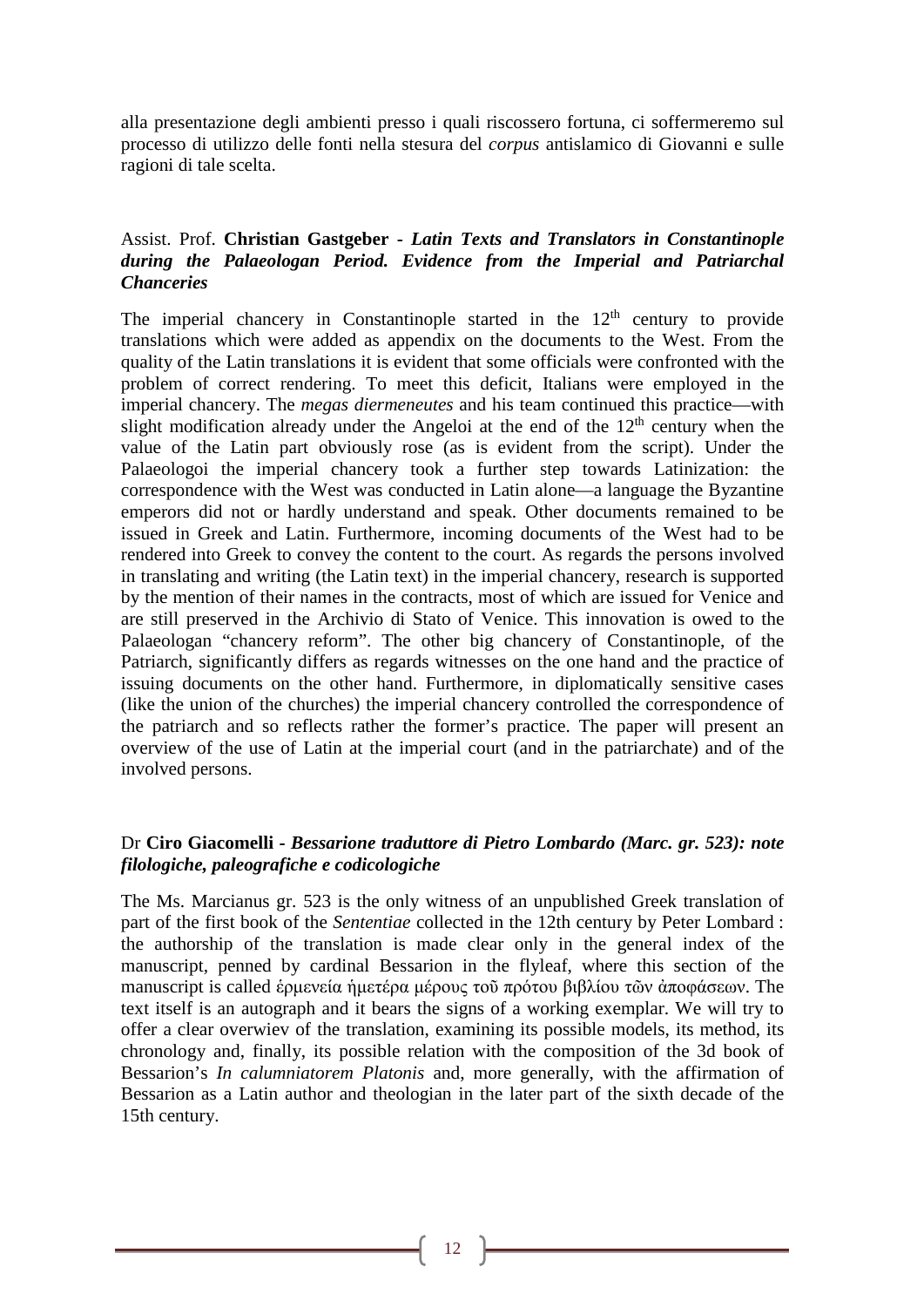## PhD Cand. **Carole Hofstetter -** *Les sources du* **Grand Calcul selon les Indiens :** *réception et transformation chez les lecteurs byzantins*

Les sources du *Grand Calcul selon les Indiens* de Maxime Planude, édité en 1981 par André Allard, sont nombreuses et d'origines diverses, occidentales, orientales et byzantine. Dans son traité, Planude emprunte aussi bien à Fibonacci, à al-Khwārizmī qu'il lit vraisemblablement dans des traductions latines médiévales qu'à un traité anonyme sur les nombres indiens, composé à Byzance en 1252 et qui s'inspire lui-même de Fibonacci et de sources arabes. On s'efforcera d'éclairer autant que possible la filiation entre le traité et ses sources en proposant l'identification de plusieurs passages de Planude avec ceux qui leur correspondent étroitement dans les sources. Il s'agira ensuite d'examiner comment la perception de ces sources évolue et se transmet à Byzance chez les lecteurs du traité par l'étude des modifications que subit le texte de Planude dans les témoins de sa tradition manuscrite. L'un des problèmes soulevés par cette dernière réside dans l'état lacunaire de l'autographe de Maxime Planude, l'*Ambrosianus* Et 157 sup., et d'une partie de ses apographes. Il apparaît cependant que plusieurs d'entre eux procèdent à des aménagements du texte composé par Planude. Nous nous demanderons si certaines de ces transformations ne sont pas dues à la relecture du *Grand Calcul* à la lumière de l'une de ses sources.

## Dr **Christiaan W. Kappes -** *Prochoros Kydones: Damascenus Latinus Retroverted into Greek, Comparative Vocabulary between Demetrios and Prochoros Kydones, and Other Difficulties of* **ad verbum** *Translations of Scholastic Texts*

Prochoros Kydones (d. c. 1371) was a prolific translator, working on anything from Latin Fathers to highly technical Scholastic texts. The complexities of translation are many. Besides the typical problems associated with retroverting excerpts from texts such as the *Vetus Latina* and New Testament excerpts from the Vulgate back into Greek, there are the problems of rendering Greek Fathers back into their original languages as well. An interesting case occurs with the highly technical Trinitarian and *filioque* vocabulary in John Damascene. For example the term "virtus spirativa" takes on entirely new life apart from its original use in *Damascenus graecus* proving to be all but unrecognizable when retroverted back into Greek. On another issue, Prochoros needs to provide Greek translations of highly dialectical and syllogizing theological terminology that was itself based in large part on *Aristoteles latinus*. *Ad verbum* translations from dialectical Latin theology often make originally Aristotelian terms difficult to discern in their Greek retroversion. Finally, Demetrios and Prochoros were providing Byzantium with highly systematic treatises that relied upon precise and technical vocabulary. How well did Latin *termini technici*within Demetrios's Greek translations overlap with the terminology of his brother Prochoros? This becomes a more challenging task for Prochoros with his translation of Hervaeus Natalis (d. 1323), who was an eclectic Thomist, absorbing the highly technical vocabulary of Scotism and fourteenth-century *modistae* into his otherwise Thomistic works. This makes Hervaean arguments dense and complicated even for Latinophone Thomists. How readable are such works to a Byzantine reader?

## PhD Cand. **Ioannis Kassides -** *Demetrios Kydones' Unedited Translation of Gregory the Great's* **Homiliae XL in Evangelia,** *XXVI*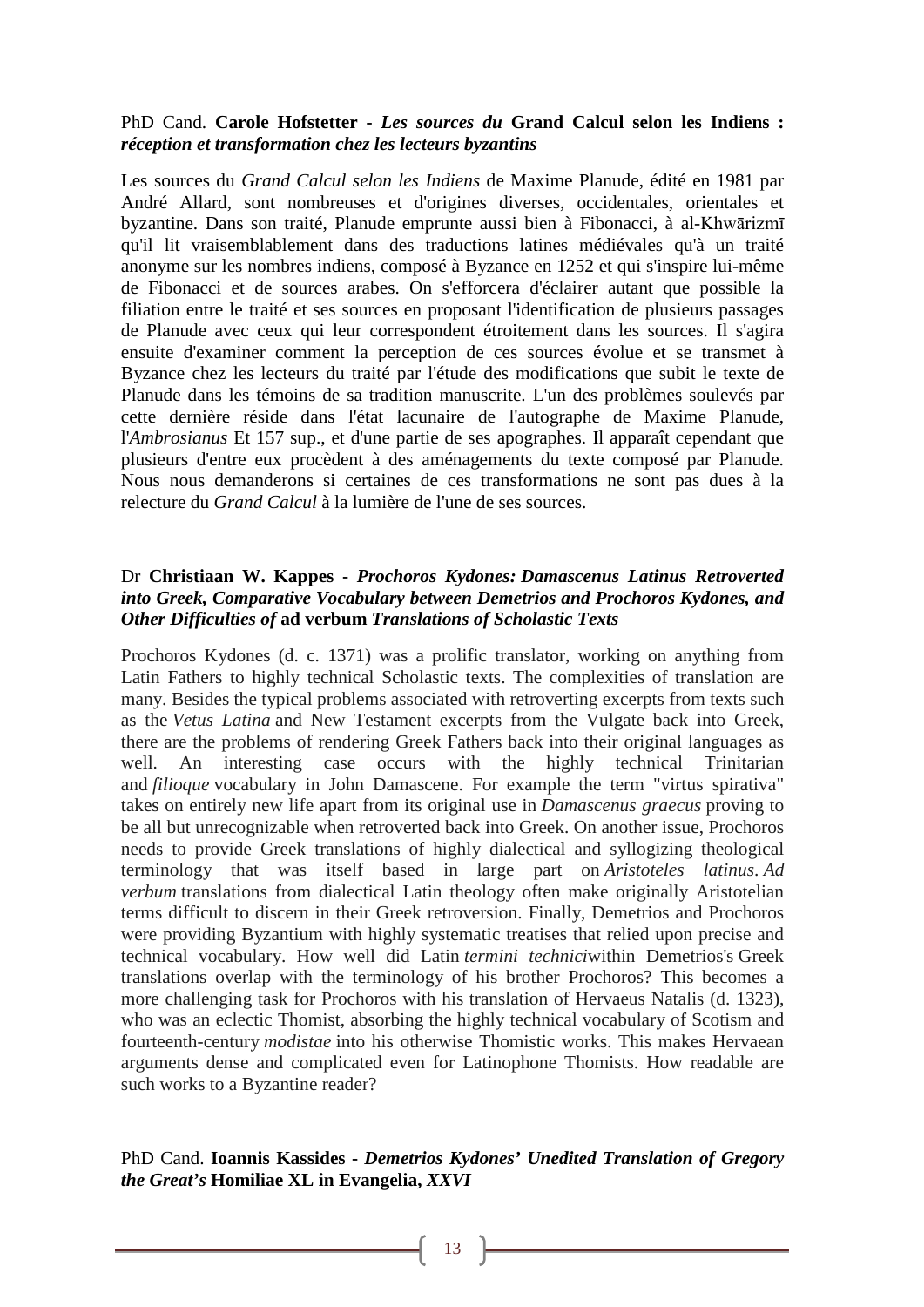Demetrios Kydones translated, fully or in part, a number of Latin Patristic writings into Greek, including Gregory the Great's *Homiliae XL in Evangelia,* XXVI (on Joh. 20:19- 31) (*CPL* 1711; PL 76: 1197A-1204C), which he translated in part. The unedited translation is preserved in codd. *Vat. gr. 677* and *1115*. In his *Apologia I* and *De Patrum auctoritate*, Kydones included Gregory in the great theological figures of the Latinspeaking Chistendom, along with Ambrose, Augustine, Hilary of Poitiers, Jerome, Leo the Great. Having produced translations of some writings by Augustine (and Ps.- Augustine), Jerome, and Leo, it was quite natural for him to translate some piece of writing by Gregory the Great, too. As for selecting this Homily, the fact that, in paragraph 2, the Filioque is expressly stated ("Sed ejus missio ipsa processio est, qua de Patre procedit et Filio…") as a comment on the celebrated Joh. 15:2 ("Cum venerit Paraclitus, quem ego mittam vobis a Patre…"), it is plausible to assume that he intended to render it clear before the Greek-speaking theologians of his country that the absence of the *Filioque* doctrine in Pope Zacharias I's Greek translation (mid-8th c.) of Gregory's *Moralia,* Bk. II (see Ch. 38, par. 4) was, in point of fact (see PL 75: 225A; G. Rigotti 2006: 277-279), a silent *expurgatio* by the translator, which, as known, Photius, in his *De Spiritus sancti mystagogia* (886/887), Chs. 84-86, did not fail to exploit in order to present a great Latin Church Father as standing on the anti-*Filioque* side. Kydones translated a long part of *Homilia XXVI*, i.e. paragraphs 1-6 (out of 12), which part, however, enjoys autonomy and suffices to show the reader that Gregory did support *Filioque*.

## Dr **Michael Konstantinou-Rizos -** *Demetrios Kydones' (1324-1397) Translation of Thomas Aquinas'* **Quaestio disputata de potentia***, q. X, a. 4: Manuscript Tradition and Reception*

A Greek translation of Thomas Aquinas' *Quaestiones disputatae de potentia*, Qu. 10, art. 4, concerning the *filioque* doctrine survives in codd. *Budapestensis graecus* 13, ff. 51r-57v (15th c.) and *Vindobonensis theologicus graecus* 190, ff. 319v-333v (16th c.). Unlike what was hitherto assumed, this translation does not coincide with the correspondent part from Prochoros Cydones' (ca. 1330-1369/71) full translation (1367/68 – 1367/71) of the *De potentia*. As I shall argue, the partial translation was produced by Demetrios Cydones and preceded Prochoros' translation. To show this, I shall focus on the manuscript tradition which transmits the two translations, the differences between the two Greek texts, and the two translators. Examples and sections are presented from the Greek critical text of both Prochoros' and Demetrios' translation against the Latin original, which show the distinct translating methods and techniques adopted by each. Moreover, the reception of Demetrios' translation will be examined in an attempt to give a relative dating to its production. Finally, an attempt will be made to explain why Demetrios set out to translate this particular article on the *filioque* doctrine.

## PhD Cand. **Thibault Miguet -** *La traduction grecque du* **Viatique du voyageur (Zād al-musāfir)** *d'Ibn al-Ǧazzār et l'un de ses remaniements à l'époque paléologue*

La traduction grecque du *Viatique du voyageur* (رِ ِ ٱلمساف ُ ُزادَ , en grec ἐφόδια τοῦ ἀποδημοῦντος), manuel médical composé par Ibn al-Ǧazzār (890-980), médecin de Kairouan, a probablement été effectuée en Sicile à la fin du XIe siècle. Le traité a d'abord circulé en Sicile et en Italie méridionale avant de traverser la Méditerranée et de donner lieu, à Byzance, à de nombreuses copies à partir du début du XIV<sup>e</sup> siècle. Cette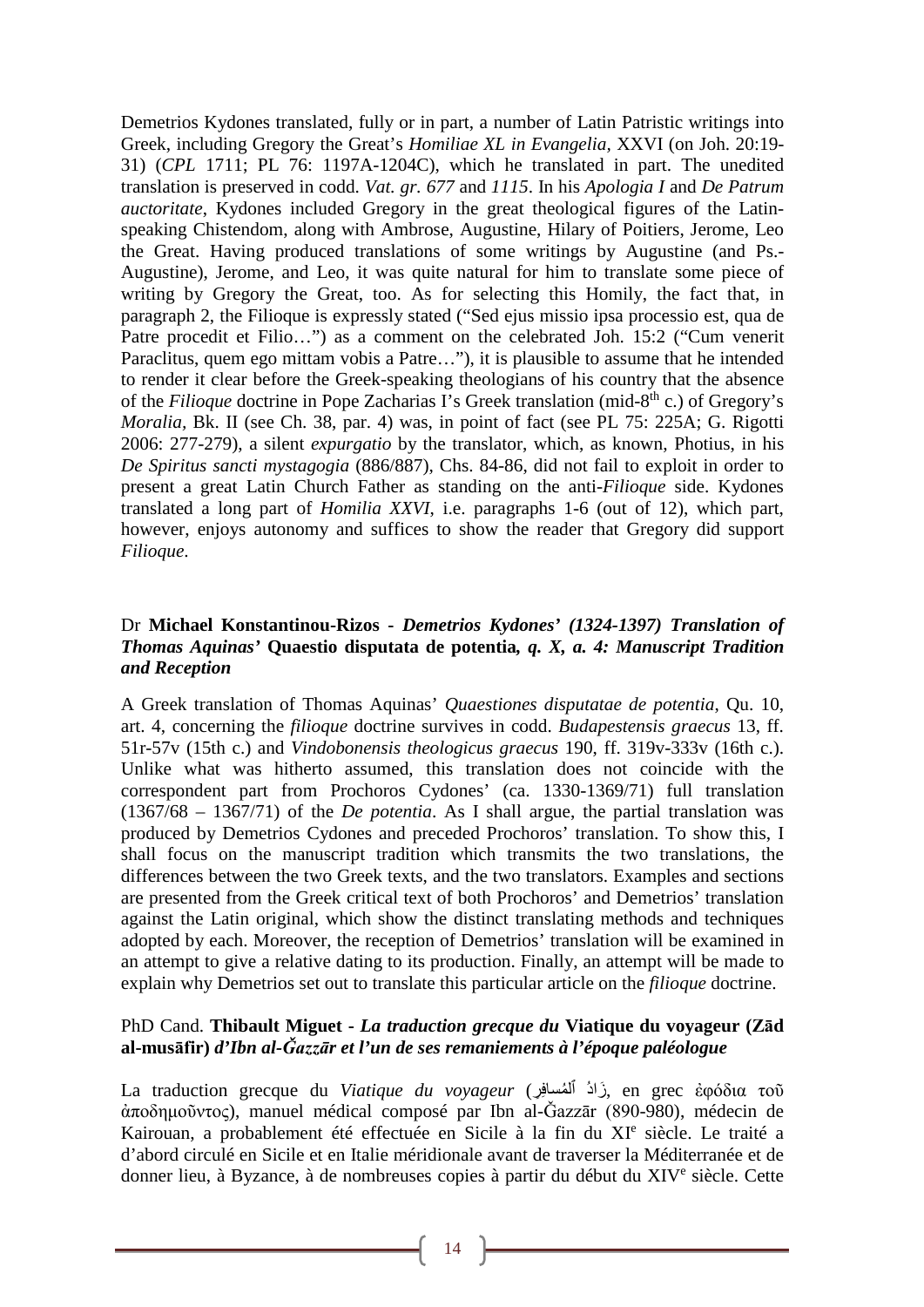traduction de l'arabe, très littérale, fourmille de calques syntaxiques et sémantiques et présente de nombreuses inexactitudes linguistiques pour un lecteur grec éduqué. Cette traduction a donc fait l'objet d'un remaniement important à l'époque paléologue, probablement au début du XIV<sup>e</sup> siècle. Un médecin, ou un groupe de médecins, a décidé de retravailler le texte grec existant, afin de le rendre plus accessible pour un public grec. Cette version remaniée, loin d'être transmise dans un seul manuscrit, a donné lieu à un nombre conséquent de témoins qui composent une branche significative de la tradition manuscrite du *Viatique du voyageur* jusqu'à une époque tardive. Je tâcherai dans cette communication de présenter brièvement le texte grec du *Viatique du voyageur* et sa tradition manuscrite, avant de me pencher sur cette version remaniée et d'en présenter les enjeux : quelles sont les différences qu'elle présente avec le texte grec original? En quoi est-elle la marque d'une appropriation du texte grec à Byzance? Ces questions mettront en avant l'intérêt aigu qu'a suscité ce texte dans une période où Byzance traduit et étudie des textes composés originellement dans d'autres langues que le grec.

## PhD Cand. **María Panagía Miola -** *Prochoros Kydones' Selective Translation of Thomas Aquinas'* **IIIa Pars** *of the* **Summa Theologiae**

This paper takes into consideration the unedited autographical version of Prochoros Kydones' selective translation of Thomas Aquinas' IIIa Pars of the *Summa theologiae* (Vat. gr. 1102). By examining the theological significance of the collection of articles which Prochoros chooses, and the philological significance of certain Greek terms that he employs, the author means to propose a response to the notion that Prochoros intended to compose an original piece of writing of his own. Further indications arise from the consequential analysis of the structure of articles established by his own index (ff. 296r-v ), marginalia, as well as discrepancies and additions made by Prochoros to the Latin text. Finally, the translation is compared to other related works in Prochoros' corpus so as to shed light on the controversy leading to his condemnation.

## Dist. Prof. Emer. **John Monfasani -** *Cardinal Bessarion as a Translator of Plato, Aristotle, and Other Prose Authors in the* **In Calumniatorem Platonis**

Cardinal Bessarion's In Calumniatorem Platonis exists in two Latin translations, the first done by Cardinal Bessarion himself in the mid-1460s, which carries the title Liber Defensionum contra Obiectiones in Platonem, and then a second version, which carries the title of In Calumniatorem Platonis, prepared by Niccolò Perotti and others in the cardinal'sfamiglia for the definitive 1469 printed edition. Jean-Louis Charlet has already studied poetic translations of the two versions. I shall study the prose translations.

## Dr **Konstantinos Palaiologos -** *Manuel Kalekas' Utilization of the Anonymous Greek Translation of Aquinas'* **Collationes in** *Symbolum Apostolorum*

The Greek Byzantine translation of Thomas Aquinas' *Collationes in Symbolum Apostolorum,* produced by an as yet unidentified author, contains elements that can be traced in Manuel Calecas' work *De principiis fidei Catholicae*. For instance, Calecas' description of the state of the soul and bodies of the saved and damned people in the life to come is very close to Aquinas' discussion of those topics in the last chapters of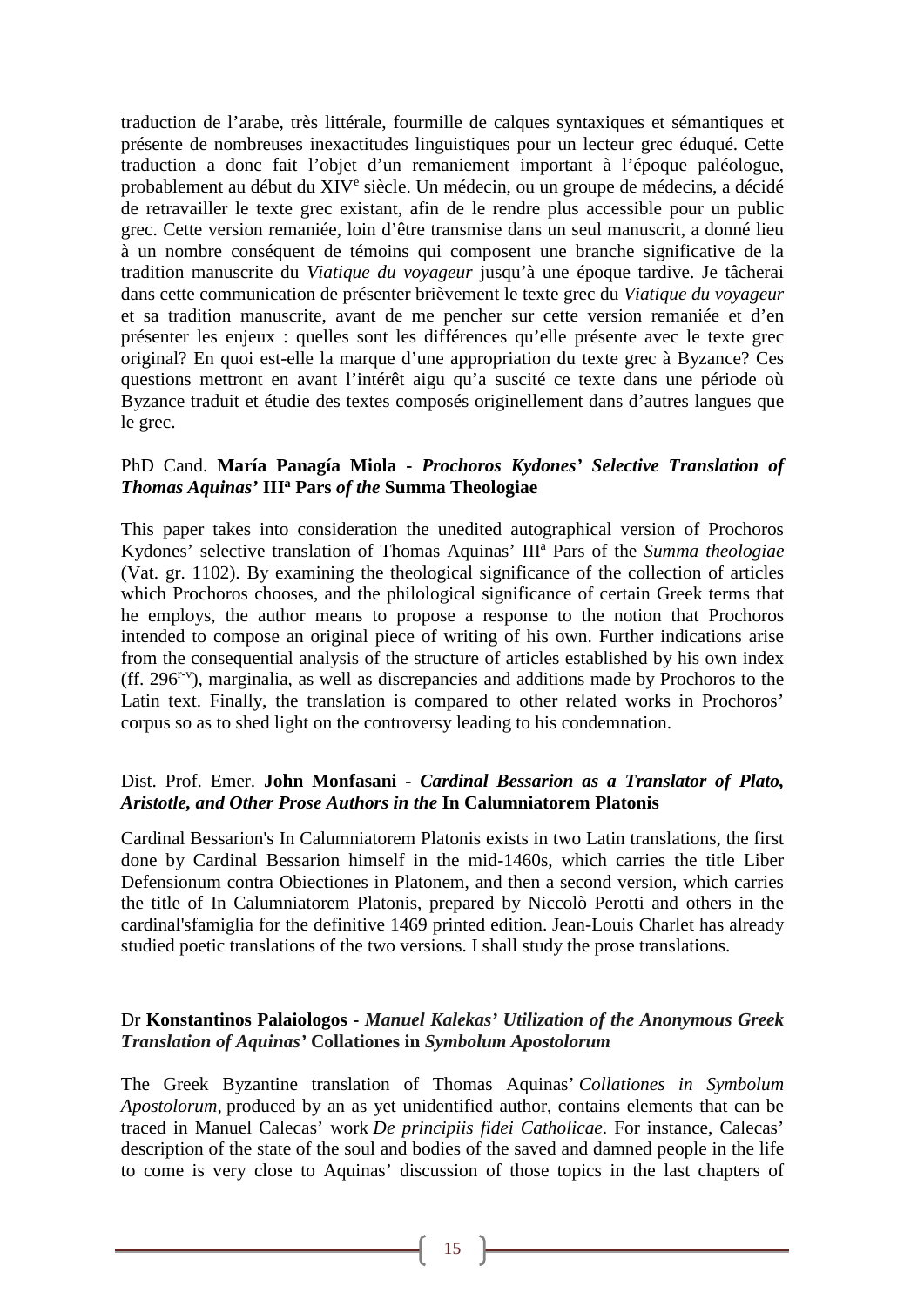the *Collationes*. This establishes the date of Calecas' writing (1399-1410) as an approximate terminus ante quem for the production of the translation. The close connection between the two works also becomes apparent by Calecas' description of the very task he undertook by writing his work, which clearly alludes to the very title of the translation of Aquinas' writing as well as to the method of Aquinas' work. Possible dependence of Calecas' work on a so far unknown Greek Byzantine translation of Aquinas' *De articulis fidei* (other than the one produced by Demetrios Kydones) is also examined.

## Dr **Vasilis Pasiourtides -** *Demetrios Kydones' Translation of Five Excerpts from Julianus Pomerius' (Ps.-Prosperus')* **De vita contemplativa** *(CPL 998), Bk. I: Reedition and Historical Context*

Demetrios Kydones (ca. 1324-1397) translated from Latin into Greek several texts from Latin authors such as Augustine, Anselm and Thomas Aquinas, introducing in this way the thought of Western Christianity in Byzantium. In this paper I shall focus on his translation of five excerpts from Julianus Pomerius' (Ps.-Prosperus') *De vita contemplativa* (CPL 998). This short text survives in three manuscripts; Vaticanus graecus 1096, f. 222r-v (14th c.), Vaticanus graecus 606, ff. 238v-239r (14th c.) and Vallicellianus gr. 131 (Allatianus VIII) ff. 197r-199r (14th c.). The translation in cod. Vat. gr. 1096 was copied by Demetrios Kydones' own hand whereas cod. Vat. gr. 606 was in his possession. The text was hitherto attributed to Augustine and edited under title *Contra Iulianum (?)*. In this paper I will show that these five excerpts in fact derive from Julianus Pomerius' *De vita contemplativa*, re-edit the text and establish the historical context of this translation. Moreover, I will present the reasons of this literary production; the fact that the first excerpt refers to the procession of the Holy Spirit shows that Kydones translated this passage in the context of the Filioque issue and the correct faith whereas the vision of God ( $\theta \epsilon$ *o* $\pi \tau i \alpha$ ) is the issue that rest four excerpts deal with.

## Assist. Prof. **Caroline Petit -** *Looking for Philaretus. Was the pseudo-Galenic* **Ad Antonium** *Translated from Latin?*

From Galen's own lifetime to the twenty-first century, the transmission of his considerable *oeuvre* has been fraught with errors and misguided attempts at completing and rationalising the corpus. The long-standing appeal of Galenic thought has prompted the inclusion of many inauthentic works among the body of extant authentic works. In this context, late antique and medieval material was progressively added; but translations, in particular, played a role in offering opportunities to scribes and scholars to complete the Galenic material at hand. New Arabic texts translated into Greek (for example Abu Jaffar ibn al Jazzar's *Viaticum*) are a well-known example of this movement; but Latin was another source for Byzantine scholars. The filiation of medical texts, from Greek to Latin and back to Greek, or from Latin to Greek, is sometimes unclear. It has been suggested, for example, that the 'Galenic' *De pulsibus Ad Antonium disciplinae studiosum ac philosophum* (K. XIX, 629-642) could be derived from the Latin text *De pulsibus* by Philaretus (transmitted in the famous *Articella*). In this paper, I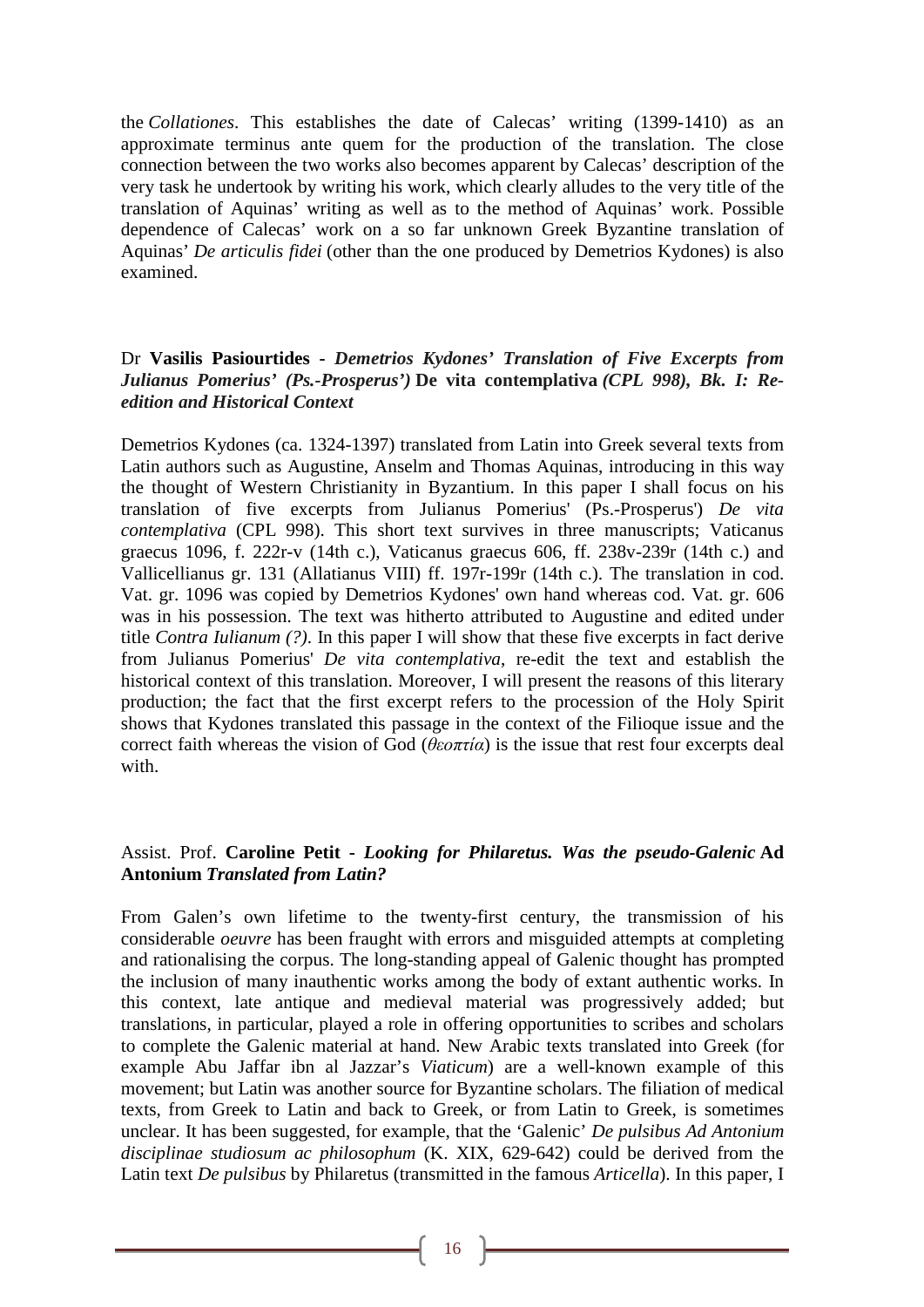will review the evidence for this claim and examine afresh the little-known textual transmission of this particular text in Greek and in Latin. I will use this case-study as a basis for a broader reflection about the development and diffusion of knowledge about diagnostic and prognostic in learned circles in Byzantium and the West.

## Dr **Christopher Wright -** *Choices and Changes of Language in Demetrios Kydones's Translation of Thomas Aquinas's* Summa Theologiae, Ia

Demetrios Kydones's Greek translations of the works of Thomas Aquinas and other Latin texts maintain a proximity to the form of the original which generally enables a direct correspondence to be traced between words in the two texts. His practice, however, cannot be considered a pure word-for-word approach, as he periodically reformulated sentences to an extent that goes beyond the minimum necessitated by the structural differences between the two languages. Alongside his selection of vocabulary, such modifications form a second field in which the translator exercised discretion within a generally close translation. Such discretion was not applied in a single act of composition but through a process of successive revisions, as can be seen in his translation of the *Prima Pars* of the *Summa Theologiae*, owing to the survival of this portion of the work in both the translator's working autograph manuscript and an early scribal copy containing alterations by Kydones's own hand. Through alterations to the autograph, changes instituted in the scribal text of the copy, and Kydones's own direct amendments in that manuscript, the points at which the translator saw fit to reject and replace his own initial text, sometimes repeatedly, can be identified and assessed, extending and deepening the indications of his methods and priorities found in those original choices. This paper examines the range of specific ways in which Kydones intervened in the text and the likely considerations of style and substance underlying them.

## Mr **Angelos Zaloumis -** *Demetrios Kydones' Greek Rendering of Aristotelian Ethical Terms in Thomas Aquinas'* **Summa theologiae, IIa IIae**

Rendering into Greek a Latin text heavily indebted to some Greek ones via their translation into Latin is a great challenge. This is the case with Demetrios Kydones' Greek translation of Thomistic writings in the mid-14th c. I focus on how Kydones rendered the Aristotelian ethical terms in Thomas Aquinas' Summa theologiae, IIa IIae, both general, such as *virtus* or *animae facultates*, and special, such as the various subdivisions of the four cardinal virtues. Comparing Kydones' stuff with Aquinas and Aristotle, a puzzling, multi-faceted image emerges: Kydones, whereas he seems by and large to follow Aristoteles Graecus, sometimes deviates from it with no obvious reason. Moreover, consistency is not always among his merits, even if, mainly due to the fact that Aquinas' text is crystal-clear throughout, no confusion arises thereby. Producing a critical edition of Kydones' translation of *Summa theologiae*, IIa IIae is a *conditio sine qua* non for assessing his *ars interpretandi*.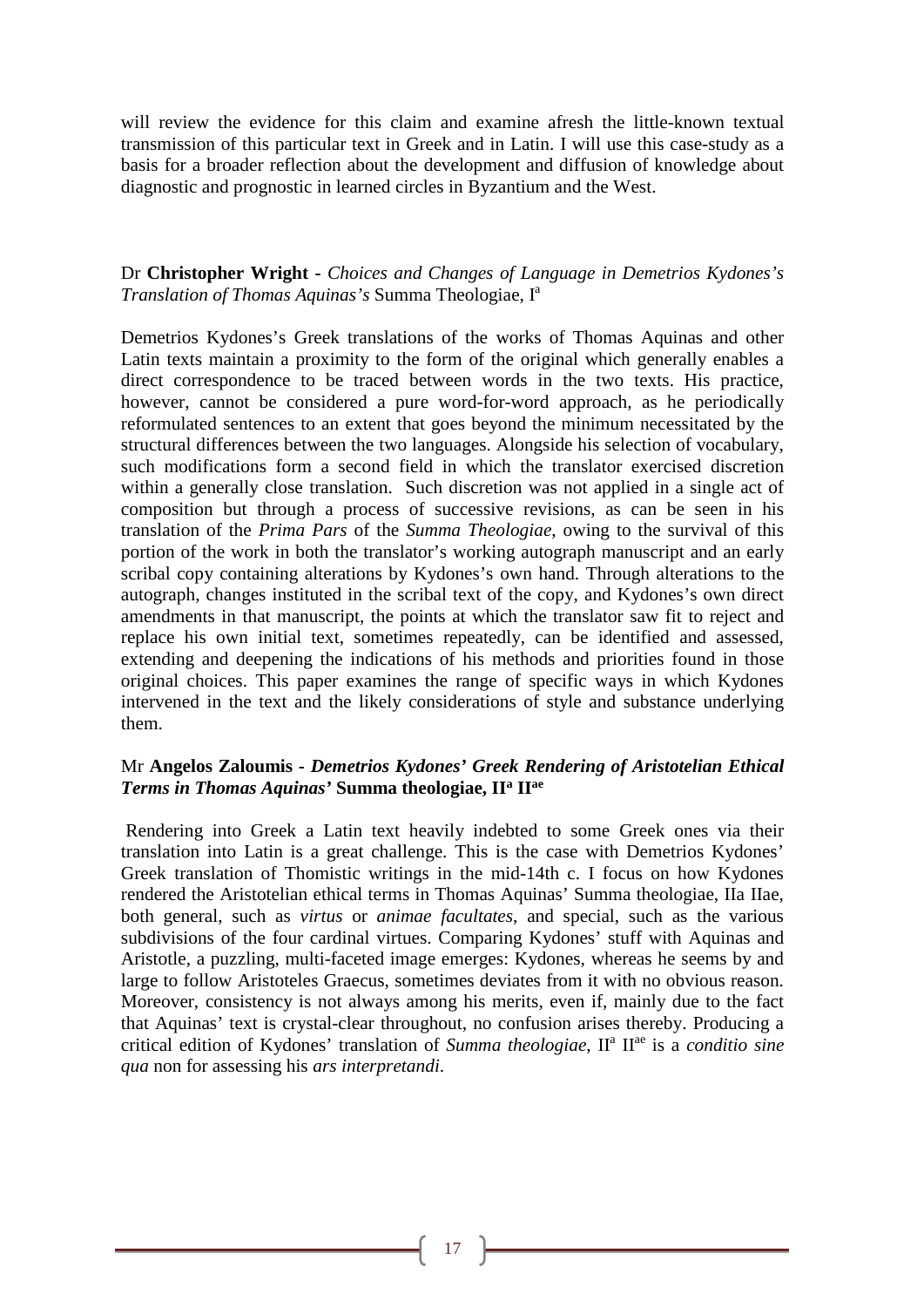## **Curricula Vitae**

**Christos C. Angelopoulos** has received his first Degree in History (grade 8,14-July 2013) and his MA degree with Distinction (grade 9,84-July 2016) from the Department of History and Archaeology of the School of Philosophy of the University of Ioannina. During his postgraduate studies, Professor Costas N. Constantinides was appointed as his supervisor. Through the Erasmus+ Programme he spent three months in Vienna (November 2015 – January 2016) for bibliographical research for his MA thesis at the Institut für Byzantinistik und Neogräzistik of the University of Vienna, under the supervision of Professor Dr. Claudia Rapp. He is currently pursuing research for his PhD thesis on: «The translations of Latin texts into Greek during the Palaeologan period  $(13<sup>th</sup>-15<sup>th</sup>$  c.)», under the supervision of Professor Emeritus Costas N. Constantinides. As a PhD candidate, he has attended several scientific Conferences and participated with papers in two of them and he has participated in the International Summer School for Greek Palaeography and Byzantine Epigraphy on the island of Patmos (2–8 July 2017). He has received scholarships and awards during his undergraduate studies and scholarship for the completion of his PhD thesis. He has dealt more with the Late Byzantine period, Byzantine Scholarship and Education, Palaeography and Codicology. His main scientific interest lies on the field of the translation activity from Latin into Greek as a historical phenomenon.

**Panagiotis Ch. Athanasopoulos**, holds a PhD in Classical Philology. His Doct. Diss. (Hippolytus' *De Antichristo* – A Critical Edition) was prepared at the Department of Philology at University of Ioannina (2013). Currently he is a postdoctoral researcher at the Department of Humanities (DSU) at Ca' Foscari University of Venice. As a research collaborator of the "Thomas de Aquino Byzantinus" international research project, he is working on the TASTGCEP project (Thomas Aquinas' Summa Theologiae I<sup>a</sup> II<sup>ae</sup> translated by Demetrius Cydones and Bessarion's incomplete *Compendium* of the translation - A Critical *Editio Princeps*). He is a Marie Sklodowska-Curie Fellow (2016- 2018) and formerly a Junior Researcher sponsored by the *Alexander von Humboldt*  Foundation (July-August 2015), as well as a Fellow of the *Greek State Scholarships Foundation* (Ι.Κ.Υ.) (1997-1999; 2007-2010). He is a member of the *Associazione Italiana di Studi Bizantini* (AISB) and the *Centro Interdipartimentale di Studi Storici sul Cristianesimo* (Ca' Foscari, Venice). His interests include Christian Literature and Greek and Latin Medieval Philosophy.

**Irini Balcoyiannopoulou** is a doctoral student, Department of Education, Faculty of Humanities and Social Sciences, University of Patras, Greece. The title of her ongoing dissertation is *The Logical Handbooks of George Scholarios-Gennadios II: Method, Sources and Innovations*. Her research interests focus on the reception of Latin philosophical thought in late Byzantium, mainly its philological and historical aspect. Since 2014, she is a member of the Thomas de Aquino Byzantinus research project.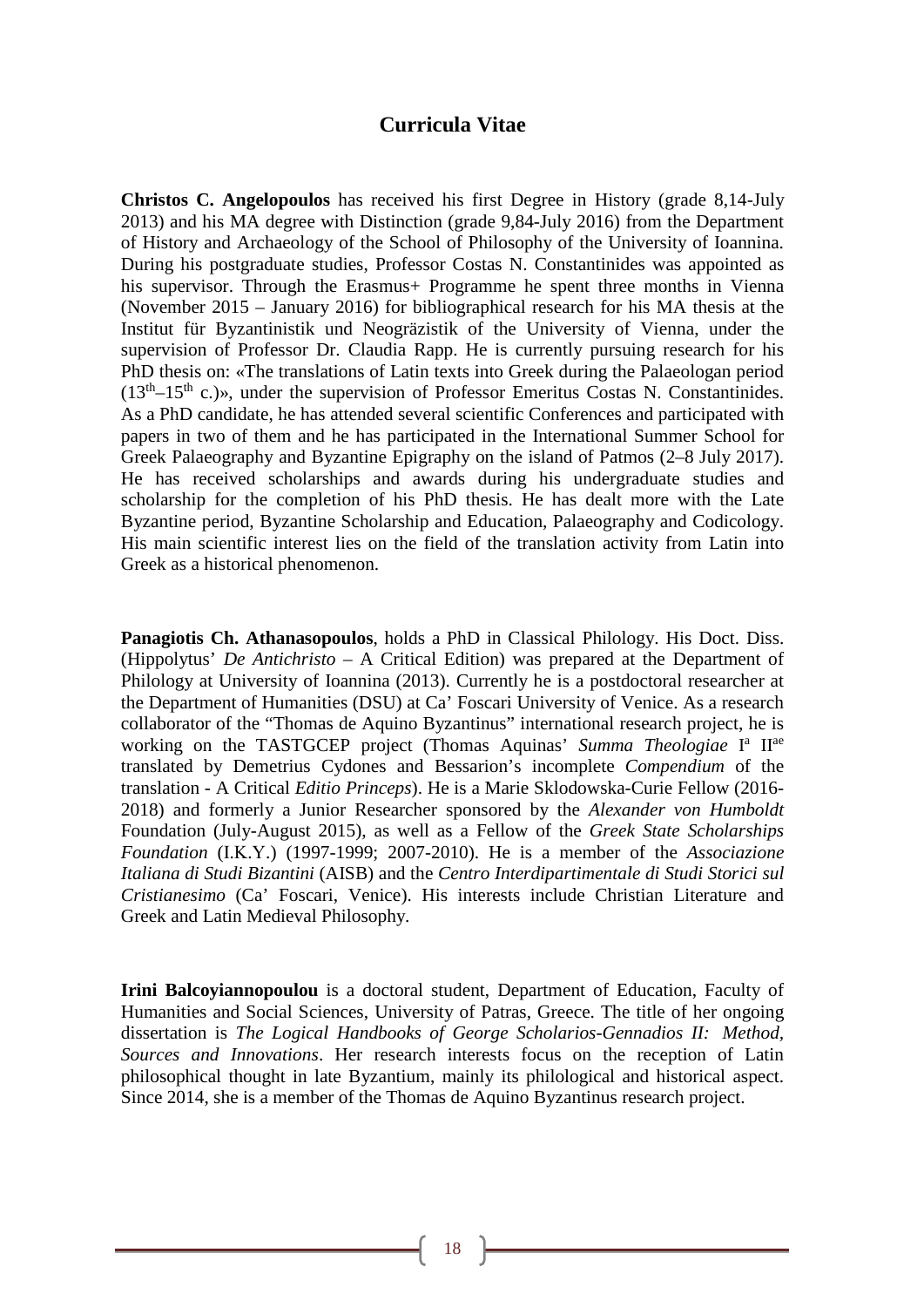**Alberto Bardi**, post-doctoral fellow at the *Deutsches Studienzentrum in Venedig*, holds a PhD in Byzantine Studies from the Ludwig-Maximilians-Universität Munich. His research focuses on the reception of Islamic astronomy in Byzantium from  $13<sup>th</sup>$  to  $15<sup>th</sup>$ century and analyses the entanglements between Arab, Persian and Byzantine astronomy. Currently he is working to the edition of the astronomical work of the Byzantine scholar Georgios Chrysokokkes and to the analysis of some of Bessarion's astronomical manuscripts.

**Marie-Hélène Blanchet** est chercheur au CNRS (UMR 8167 Orient et Méditerranée, Monde byzantin) à Paris. Ses recherches portent sur l'histoire intellectuelle et religieuse de l'Empire byzantin durant la période paléologue (XIIIe-XVe siècles). Entre autres travaux, elle est l'auteur de *Georges Gennadios Scholarios (vers 1400-vers 1472): un intellectuel orthodoxe face à la disparition de l'Empire byzantin* (Paris 2008), et *Théodore Agallianos, Dialogue avec un moine contre les Latins (1442)* (Paris 2013). Elle travaille actuellement à plusieurs éditions critiques de textes dans le cadre du projet «Thomas de Aquino Byzantinus»: les deux traductions grecques du *De rationibus fidei* de Thomas d'Aquin et deux œuvres antithomistes de Matthieu Ange Panarétos.

**Morgane Cariou** is currently a postdoctoral fellow of the Fondation Thiers and a postdoctoral researcher in the Centre national de la Recherche Supérieure (UMR CNRS/ENS AOrOc), in Paris. She graduated in the École normale Supérieure, in Paris, and then got a Ph.D. from the École pratique des Hautes Études. Her dissertation, supervised by Brigitte Mondrain and Alain Billault, was dedicated to the *Halieutica* by Oppian of Cilicia : it consists of a study of the rich manuscript tradition, a critical edition, a translation into French and a commentary of book I. It is due to be published soon in Les Belles Lettres. She then carried out researches on ancient zoology and on transmission and reception of scientific literature in Byzantium and in Renaissance Italy. In particular, she devoted articles to geographical diagrams in Byzantine manuscripts, to Eustathius' commentaries on Homer, to Theodore I Palaiologos and to the philological activity of Renaissance scholars such as Nicolò Leonico Tomeo, Constantin Lascaris and Conrad Gessner.

**Constantinos N. Constantinides** was born in Cyprus and he read History at the Department of History and Archaeology of the University of Athens (1969-1973), B.A. (Hons.). Thanks to a Scholarship awarded by the Greek State Scholarship Foundation (IKY) he pursued postgraduate studies at the University of London (1975-1979) under the supervision of the late Professors D.M. Nicol, R. Browning and J. Chrysostomides. His PhD thesis, entitled *Higher Education in Byzantium in the Thirteenth and early Fourteenth Century (1204-ca. 1310)*, was published by the Cyprus Research Centre (1982), where he held a research post for two years (1980-1982). In 1982 he was appointed Lecturer, and subsequently Assistant and Associate Professor, and in 1995 Professor of Byzantine History at the University of Ioannina. In 1992 he was awarded a Visiting Professorship in Medieval Greek Literature at the University of Cyprus, where he taught for two years. He served as Fellow at Dumbarton Oaks (1981, 1988, 1990, 1996, and 1999), and in 1987 he was elected Fellow at the Max-Planck Institute für europaische Rechtsgeschichte in Frankfurt. He also held a Visiting Professorship at the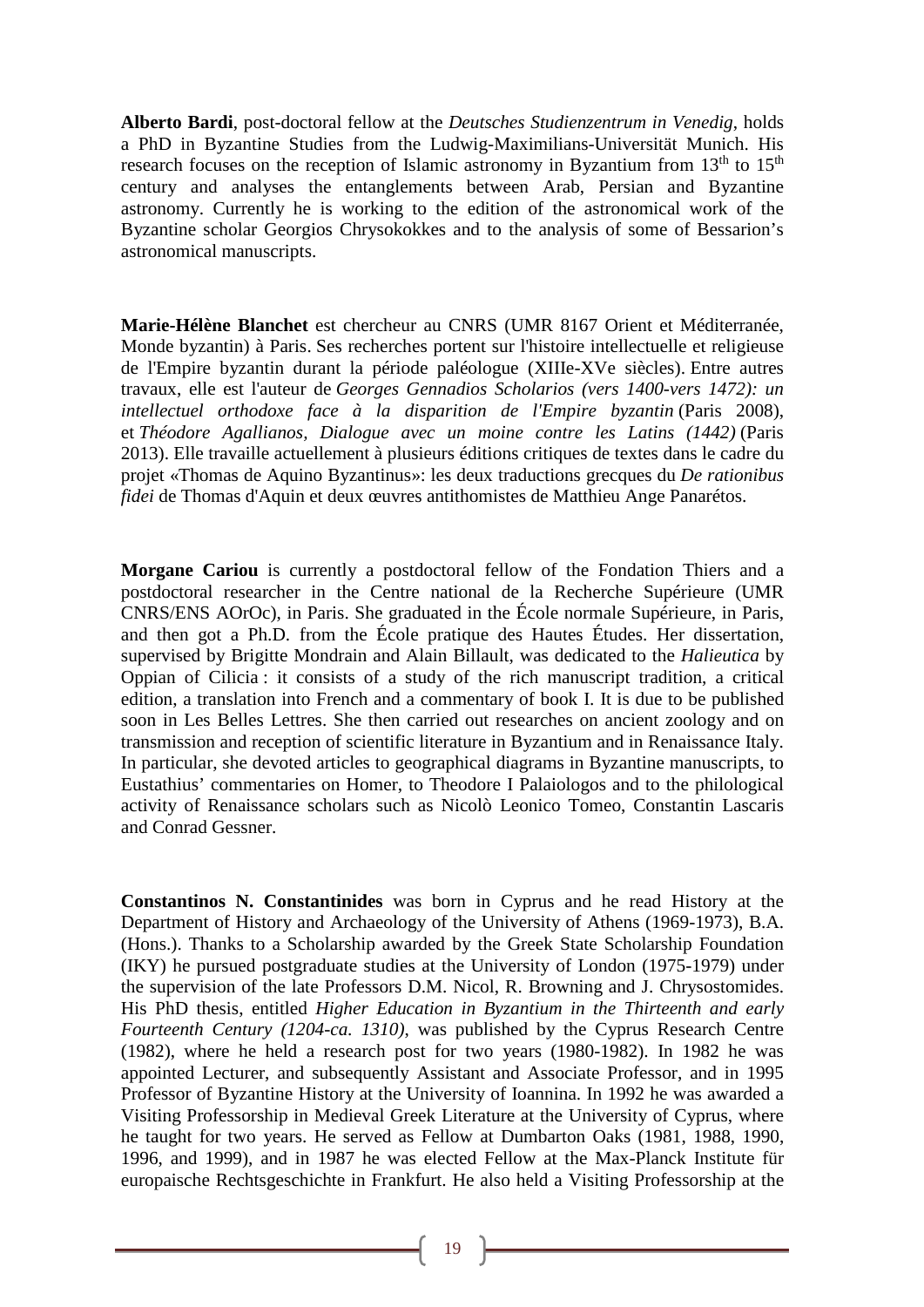Hellenic Institute of Royal Holloway, University of London (2003-2004), where he acted as external examiner of doctoral theses on several occasions. Professor Constantinides has published extensively. His 8 books and 80 articles, which appeared in *Proceedings* of Conferences and Scientific Journals, *Festschriften* etc., cover a wide range of subjects in Byzantine History, the history of Cyprus, Greek Palaeography and Codicology, Byzantine Education and the preservation of the ancient Greek literature in the Byzantine period, Byzantine Hagiography, and Epirotan studies. He has given lectures in European and American Universities, and participated in International Congresses in many countries. He has supervised 8 doctoral theses and his students currently hold teaching and research posts in Universities in Greece and abroad. Among his important publications are the books: *Higher Education in Byzantium in the Thirteenth and early Fourteenth Century (1204-ca. 1310)* (Nicosia, 1982); *Dated Greek Manuscripts from Cyprus to the Year 1570* (Washington D.C.–Nicosia, 1993) [co-edited with the late Professor R. Browning]; *Ἡ Διήγησις τῆς θαυματουργῆς Εἰκόνας τῆς Θεοτόκου Ἐλεούσας τοῦ Κύκκου κατὰ τὸν ἑλληνικὸ κώδικα 2313 τοῦ Βατικανοῦ* (Nicosia, 2002); *Ἡ συμβολὴ τοῦ Βυζαντίου στὴ διάσωση τῆς ἀρχαίας ἑλληνικῆς γραμματείας* (Ιoannina, 1995); *Τὰ ἑλληνικὰ Χειρόγραφα τῆς Πόλεως τῶν Ἰωαννίνων* (Athens, 2009) [co–edited with J. Mauromatis and Il. Nesseris].

**Marie Cronier,** Docteur en philologie grecque, chargée de recherche à l'Institut de recherche et d'histoire des texte (IRHT-CNRS, Paris), est spécialiste des manuscrits byzantins. Outre des travaux généraux sur les manuscrits (catalogage de manuscrits grecs, gestion de la base de donnée Pinakes, rédaction de la *Revue d'histoire des textes*), elle s'intéresse particulièrement à la littérature médicale et pharmacologique de l'antiquité grecque et à sa réception à l'époque médiévale, d'une part à Byzance, d'autre part dans l'Occident latin et enfin dans le monde arabe. Dans le prolongement de ses recherches sur l'histoire du texte du *De materia medica* de Dioscoride dans ces trois langues, elle s'attache par exemple aux transferts de savoirs dans le domaine médical. Ses travaux abordent ainsi la question de la circulation et de l'utilisation des manuscrits (notamment dans des milieux multilingues), mais aussi celle des traductions d'une langue à une autre (du grec à l'arabe, du grec au latin, de l'arabe au grec, de l'arabe au latin).

**Andrea Massimo Cuomo** (Alessandria 1983; PhD in Classics, Vienna 2011) has worked as a Senior Researcher at the Division of Byzantine Research of the Austrian Academy of Sciences in Vienna, since 2012. His main areas of research include: Classical and Byzantine philology; Greek palaeography; Education in later Byzantium; Moschopulo-Planudean scholia on the Greek classics; Sociolinguistics and hermeneutics. Currently, he is the PI of the four-year project "Greek Scholia and Medieval Greek", and a temporary fellow of the Austrian Archaeological Institute in Athens. His first book focused on the John Kananos' account of the 1422 siege of Constantinople (DeGruyter 2016), while his second will present the first complete critical edition of the Moschopulo-Planudean scholia on Sophocles' Electra (Brill 2019). Along with Erich Trapp, he co-edited the volume "Toward a Historical Sociolinguistic Poetics of Medieval Greek" (Brepols 2017).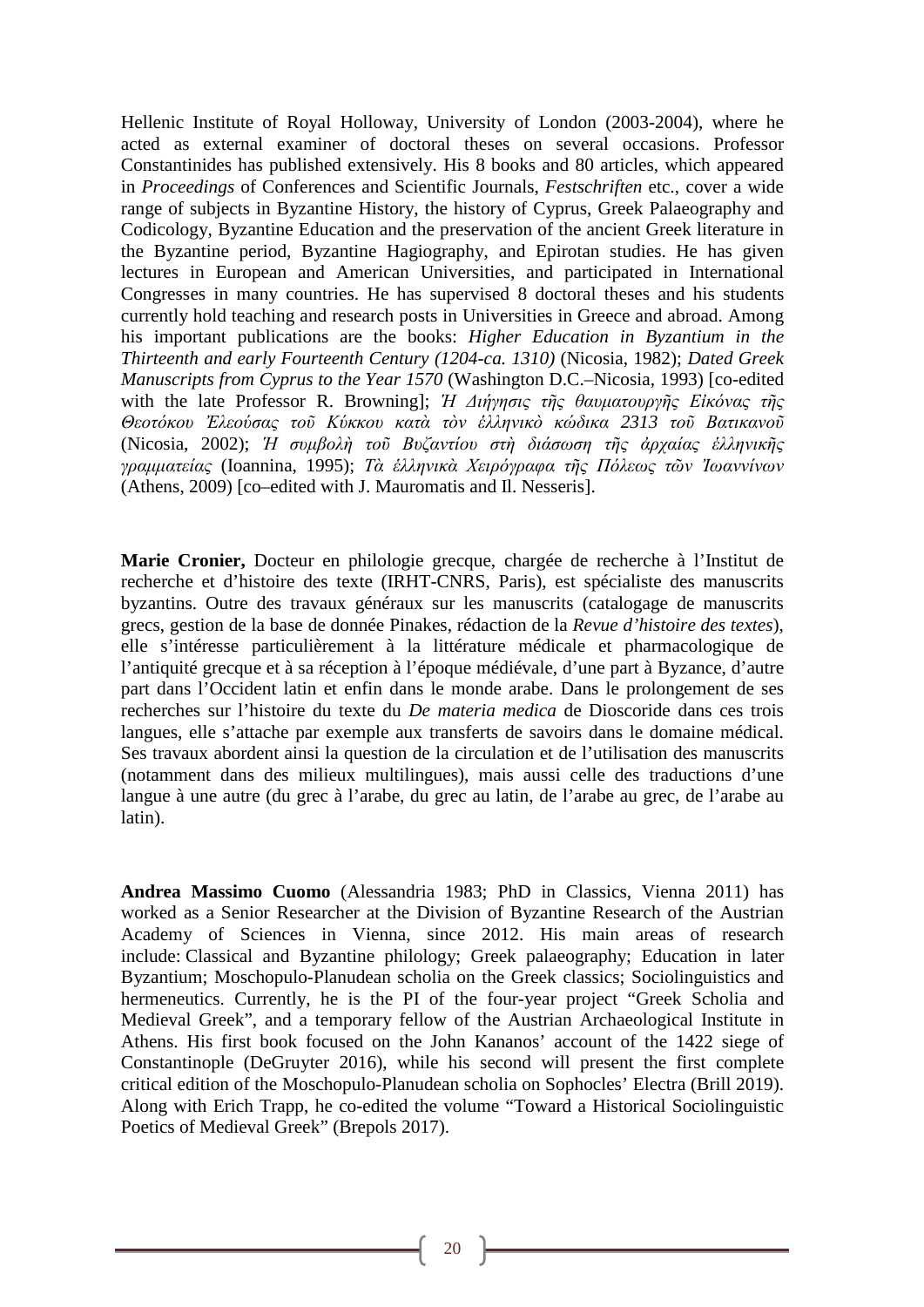**John A. Demetracopoulos** is an assistant professor of Philosophy and Theology at the Department of Education, University of Patras, Greece. His main scholarly interests are Greek and Latin Medieval philosophy and theology, with an emphasis on the philological evidence of the Greek-Latin philosophical and theological interaction in the Late Middle Ages and the post-Byzantine era. An Alexander von Humboldt fellow since 2006, he directs the *Thomas de Aquino Byzantinus* international research project (2007- ), currently sponsored by the Stavros Niarchos Foundation (Athens, Greece, 2016-18). He is a member of the editorial board of 'Corpus Christianorum - Series Graeca' (Turnhout: Brepols Publishers) and of the 'Byzantinisches Archiv - Series Philosophica' (Berlin: De Gruyter).

**Eleftherios Despotakis** è dottore di ricerca dell'Università Nazionale e Capodistriaca di Atene ed ex borsista dell'Istituto Ellenico di studi bizantini e post-bizantini di Venezia. Si occupa di aspetti intellettuali e religiosi della Creta veneziana e dei membri del circolo del cardinal Bessarione. Ha pubblicato, tra l'altro, "Some observations on the *Διάλεξις* of John Plousiadenos (1426?-1500), *Byzantion* 86 (2016), pp. 129-137" e "Il patriarcato latino di Costantinopoli e le conflittualità ecclesiastiche a Negroponte (15° sec.), *Revue des études byzantines* 71 (2013), pp. 187-208".

**Marco Fanelli**, laureato all'università di Torino con una tesi su Simeone il Nuovo Teologo (2004), prosegue i suoi studi unendo la docenza presso un liceo classico cittadino. Consegue il dottorato a Padova con una tesi sulle élites bizantine di fronte all'avanzata turca verso la metà del XIV secolo (2015) e ottiene una borsa post-dottorato presso il LabEx Resmed di Parigi (2015-2016). Interessi precipui sono la pubblicazione di testi antislamici inediti, la controversia palamitica e la polemica contro i Latini in età paleologa.

**Christian Gastgeber**, dr, ass. prof. (german title: Dozent), senior researcher, group and project leader at the Austrian Academy of Sciences, Institute for Medieval Research, Division of Byzantine Research. He has studied Classical Philology, Medieval Latin and Neolatin studies; Byzantine studies. His research focuses on Byzantine Greek manuscripts and history of text transmission; Byzantine documents of the imperial and patriarchal chancery; text editions (current projects: Chronicon Paschale, Historia ecclesiastica of Nikephoros Xanthopoulos; Register of the Patriarchate of Constantinople;  $8<sup>th</sup>$  Council); historical sociolinguistics and text pragmatics; Byzantine computus; Greek and Latin translations in medieval time; Neolatin studies of Pannonian humanism; Greek in the renaissance; transalpine humanism. His recent publications include the following: *Die griechischen Handschriften der Bibliotheca Corviniana der Österreichischen Nationalbibliothek. Provenienz und Rezeption im Wiener Griechischhumanismus des frühen 16. Jahrhunderts*, Vienna 2014; (together with Otto Kresten) *Das Chartular des Paulos-Klosters am Berge Latros. Kritische Edition, Übersetzung, Kommentar und Indices*. Wien 2015; *Einführung in die Griechische Paläographie (Byzantinische Zeit)*. Stuttgart 2018 (in print).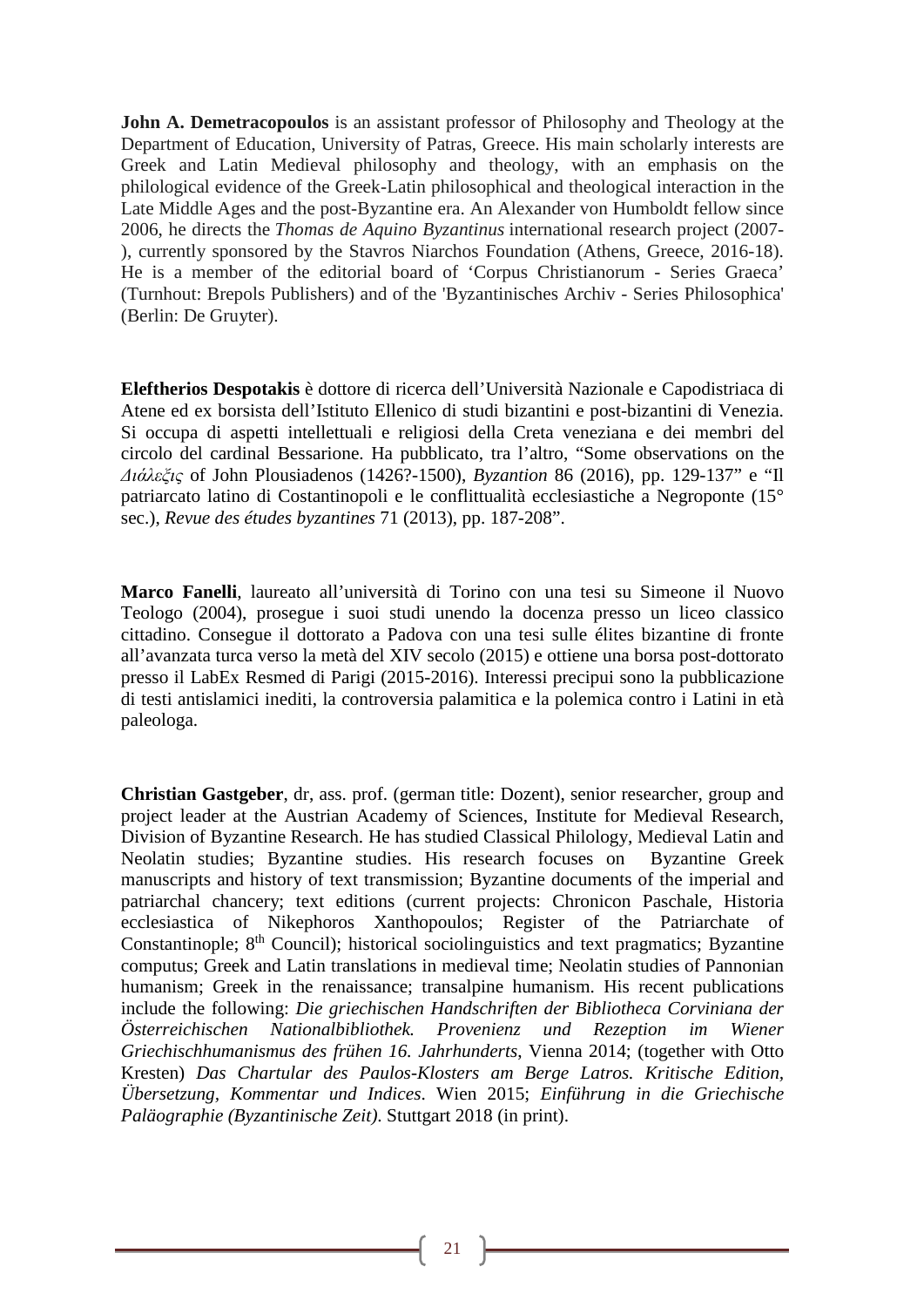**Ciro Giacomelli** has prepared his PhD in Padua and Paris (EPHE) working on the manuscript tradition of the ps.-aristotelian treatise *De mirabilibus ausculationibus*. He collaborates to the project *Commentaria in Aristotelem Graeca et Byzantina* (Berlin, BBAW) cataloguing byzantine manuscripts of Aristotle and its commentators. Among his research interests are the history of humanist libraries, the reception of Aristotle in the West via greco-latin translations and, more broadly speaking, the ways of the transmission of classical and medieval texts.

**Carole Hofstetter** est doctorante à l'École pratique des Hautes Études, à Paris, sous la direction du Prof. Brigitte Mondrain. Sa thèse porte sur l'histoire du texte d'un traité mathématique intitulé l'*Introduction arithmétique*, composé par Nicomaque de Gerasa au II siècle de notre ère. Elle a étudié les Lettres classiques à l'Université Paris-Sorbonne (Master, 2013), l'Histoire des textes, la paléographie et la codicologie grecques à l'École pratique des Hautes Études (Master, 2014). Elle a enseigné la littérature latine et grecque à l'École pratique des Hautes Études de 2014 à 2016. Elle s'intéresse principalement à la transmission et à la réception de l'arithmétique grecque antique à Byzance, puis à la Renaissance.

**Christiaan W. Kappes** is the Academic Dean of Ss. Cyril and Methodius Byzantine Seminary in Pittsburgh, PA (USA), where he teaches mainly Dogmatics and Canon Law. In this capacity, Rev. Dr. Kappes serves the Ruthenian Archeparchy of Pittsburgh, PA (USA). He is also an adjunct professor of Philosophy and Liturgy at St. Vincent College and Seminary in Latrobe, PA (USA). Currently, he preparing the publication of his monograph and translations of the epiclesis debates at the Council of Florence for Notre Dame Press. His work is interdisciplinary in nature stemming from his PhD training in Orthodox Dogmatic theology at the University of Thessaloniki, where he is expected to defend his thesis on Palamism in 2018. Secondly, his graduate studies included training in Medieval and Scholastic philosophy at the Angelicum (IT), which have led to multiple publications on the discovery of Latin Scholastic texts in translation in the works of Palamite authors of the fourteenth and fifteenth centuries. Previously, Kappes was trained in the science of liturgiology, obtaining his doctorate from Sant'Anselmo, Rome (IT). His interests include: Roman Law in the New Testament, Greco-Latin interchange patristic and Palamite literature, Medieval and Renaissance metaphysics, and Byzantine and Latin Mariology.

**Ioannis Kassides** is a PhD candidate at the Department of History, Ionian University, Greece. He conducted his MA research at the Philosophical Faculty, University of Ioannina, Greece, 1996. As a research collaborator of "Thomas de Aquino Byzantinus" international research program (2007-), he is conducting his Doct. Diss. ("An annotated critical edition of George Scholarios - Gennadios II's Treatises on the Divine Providence and Predestination") under the supervision of Assist. Prof. John A. Demetracopoulos (2015-). He has participated in international conferences and workshops, among which in the "Thomas Latinus-Thomas Graecus, Thomas Aquinas and his Reception in Byzantium" international conference, held in the National Library of Greece (Athens, 15-16 December 2017) and in the "Thomas de Aquino Byzantinus" workshop, held in the Dipartimento di Studi Umanistici, Università Ca'Foscari, (Venice, 3-4 Febr. 2017).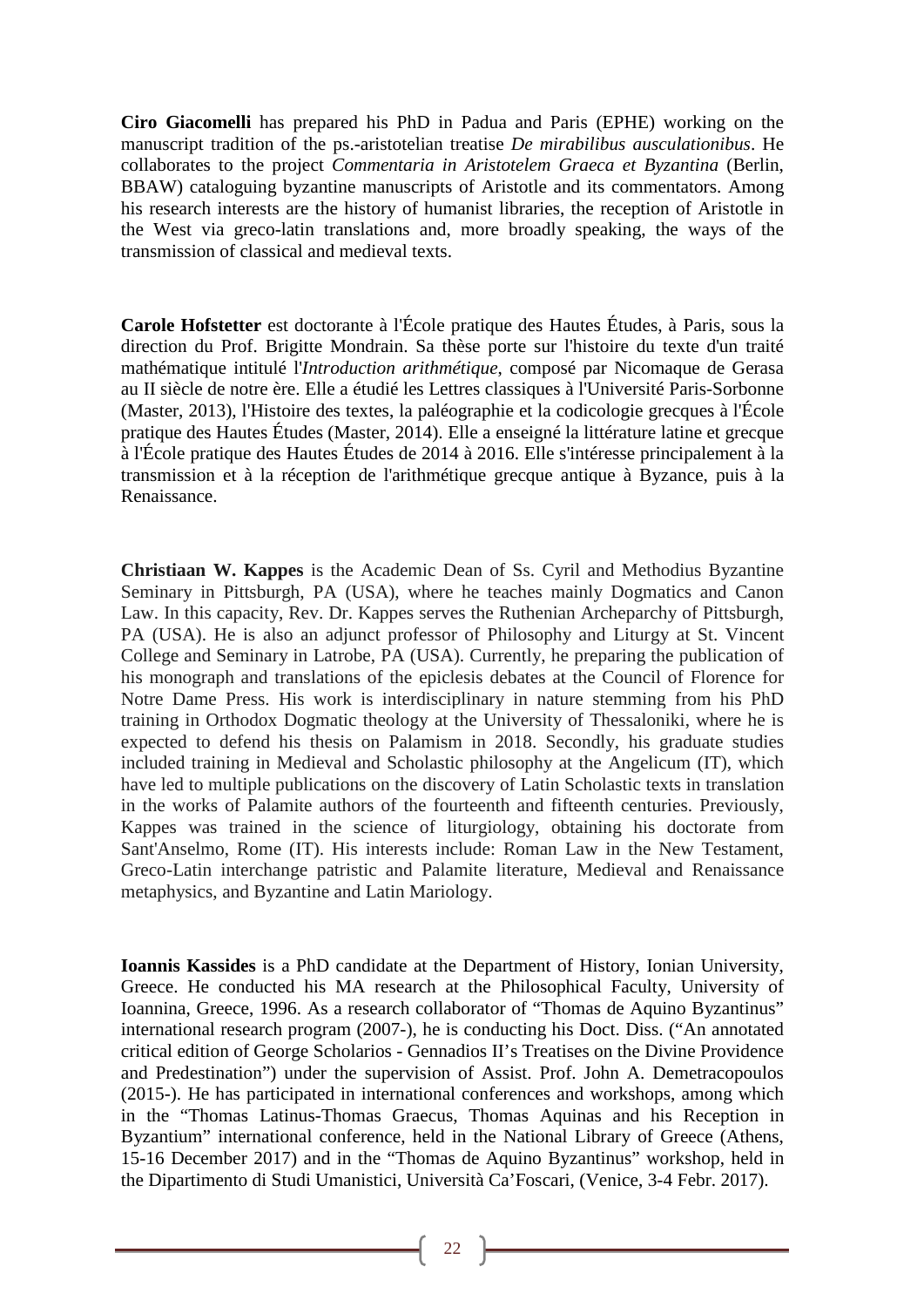**Michail Konstantinou-Rizos** studied History and Archaeology at the National and Kapodistrian University of Athens and pursued his postgraduate and doctoral studies at the Royal Holloway, University of London, where he recently received his PhD degree. His doctoral thesis was the editio princeps of Prochoros Cydones' (ca. 1330-1369/71) unpublished Greek translation of Thomas Aquinas' *Quaestiones disputatae de potentia*  and *Quaestio disputata de spiritualibus creaturis*. His research interests lie in Greek and Latin palaeography, language and literature. Special field of interest are critical editions of Thomistic texts in Greek translation by Byzantine scholars during the Palaeologan period. He has participated in palaeographical research missions to the libraries of the Greek-Orthodox Patriarchates of Alexandria and Jerusalem and in a number of research projects including: the *Cataloguing, digitisation, transcription and designing applications for the presentation of the manuscript collections of the Benaki Museum*  (Athens, 2013-2015); *An Electronic edition of the Unpublished Autograph Greek Encomium on Henry VIII and Elizabeth I by George Etheridge (London, 2011-2013); Digitisation, documentation and transcription of the manuscript and microfilm collection of the* Center for History and Palaeography of the National Bank of Greece (ΙΠΑ/MIET, 2009). He is currently a member of the international research project *Thomas de Aquino Byzantinus*.

**Thibault Miguet**, ancien élève de l'École Normale Supérieure, agrégé de lettres classiques, a commencé en 2015 une thèse de doctorat à l'École Pratique des Hautes Études sous la direction de Brigitte Mondrain consacrée à la tradition manuscrite de la traduction grecque du *Viatique du voyageur*, un manuel médical composé en arabe au X<sup>e</sup> siècle par Ibn al-Ǧazzār, un médecin de Kairouan. Ce texte a connu un succès certain puisqu'il a été traduit en latin, en grec et en hébreu entre le XI<sup>e</sup> et le XIII<sup>e</sup> siècle et il constitue un témoin précieux de la circulation des savoirs médicaux autour de la Méditerranée. Thibault Miguet s'intéresse plus généralement aux manuscrits médicaux grecs et leur circulation à Byzance ou en Occident, avec un accent sur la paléographie, la codicologie et l'histoire des livres, tout particulièrement ceux qui contiennent des savoirs médicaux attribuables à des médecins dont la première langue n'est pas le grec (en premier lieu l'arabe).

**María Panagía Miola** is a doctoral candidate in Greek Patristics at the Pontifical Oriental Institute in Rome, where she is preparing a dissertation on Basil of Seleucia. She obtained her Bachelor's degree in Classical Philology at the University of Chicago, and her license in Theology at the Oriental Institute with a thesis on Prochoros' translation of the *De aeternitate mundi*. In addition to her doctoral studies, she participates in the "Thomas de Aquino Byzantinus" international research project, and collaborates in the Manuscript Department (Greek section) at the Vatican Apostolic Library. Besides Patristics, her interests include Byzantine Homiletics and Coptic Studies.

**John Monfasani,** born in New York in 1943, received his B.A. from Fordham University in 1965 and his PhD. in history from Columbia University in 1973. From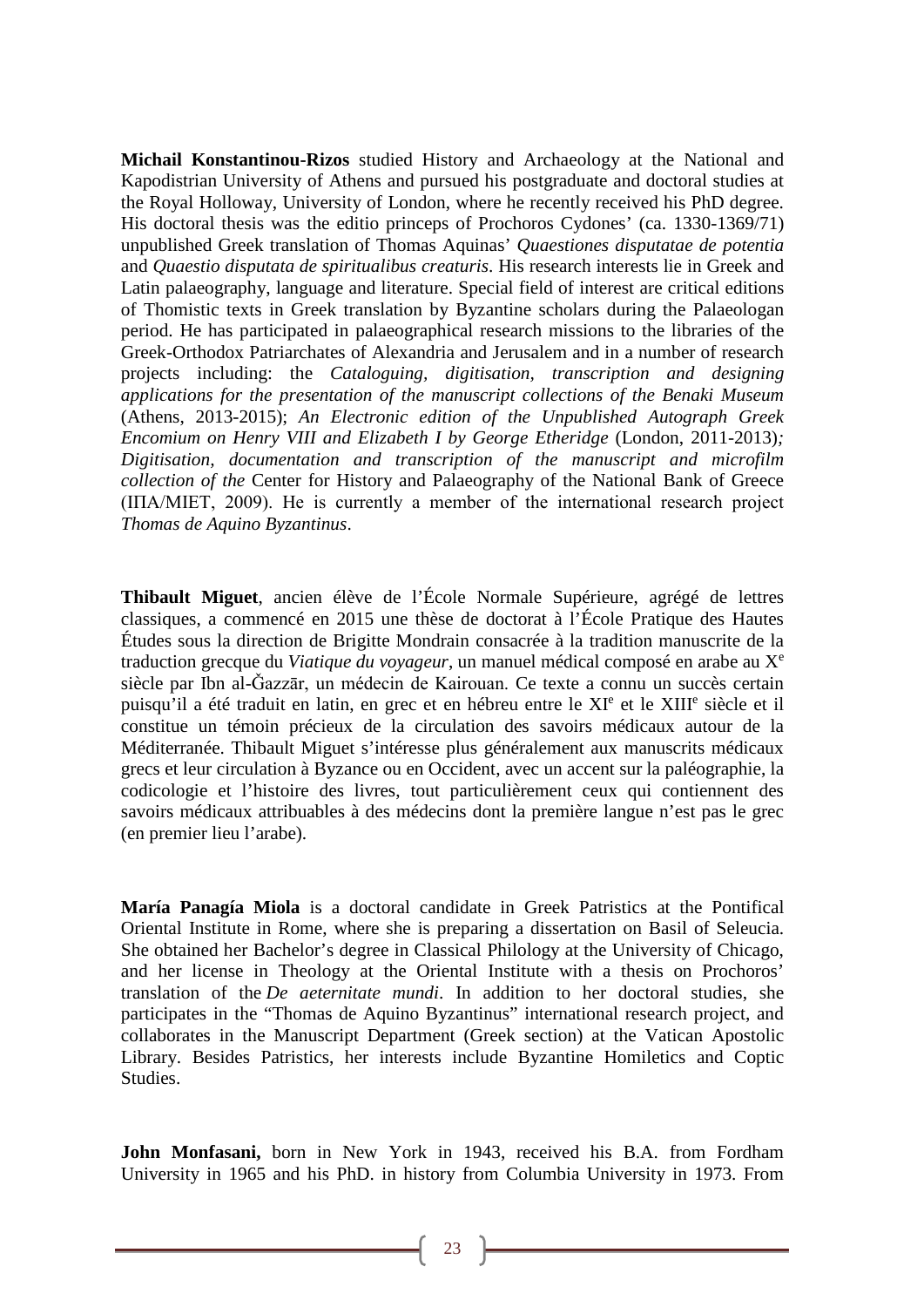1971 to his retirement in 2016, he taught in the history department of the University at Albany, State University of New York, rising from the rank of Lecturer to Distinguished Professor. From 1995 to 2010 he was the Executive Director of the Renaissance Society of America. His first book was *George of Trebizond: A Biography and a Study of His Rhetoric and Logic*, published by E.J. Brill in Leiden in 1976, for which he received in 1980 the John Nicholas Brown Prize of the Medieval Academy of America. He has since published thirteen other books and has three more in the press. He has published or has in the press 95 articles, one of the earliest of which, "The First Call for Press Censorship: Niccolo,` Perotti, Giovanni Andrea Bussi, Antonio Moreto and the Editing of Pliny's *Natural History*," *Renaissance Quarterly*, 41 (1988):1-31, received the William Nelson Prize of the Renaissance Society of America.

**Konstantinos Palaiologos** holds a PhD in Byzantine Theology and Greek Palaeography from Royal Holloway, University of London (2011). For his doctoral thesis he prepared an annotated edition of Matthaios Blastares' *Refutation of the Errors of the Latins*. He is a post-doctoral researcher and a collaborator of the *Thomas de Aquino Byzantinus* research project (2012–). He contributed as a Research Associate in the *Thesaurus Linguae Graecae* (TLG) Research Program (University of California, Irvine, 2012-16) and the *Electronic edition of the Unpublished Autograph Greek Encomium on Henry VIII and Elizabeth I by George Etheridge* (London, 2011-13). He also participated in the *Catalogue of the Greek Manuscripts collection of Lambeth Palace Library* (London, 2005-06). His research interests focus on Byzantine History, Theology, Language and Literature; editions of Byzantine texts and Greek Palaeography. Particular areas include Patristic thought, Relation of East and West, Greek translations of Latin theological and philosophical works in Byzantium, especially translation and reception of Thomistic works. He is currently preparing a critical edition of the Byzantine translations of Aquinas' *Collationes in Symbolum Apostolorum,* Ps.-Aquinas' *Sermo de festo corporis Christi* and Ps.-(?) Aquinas' *Confessio*.

**Vasilis Pasiourtides** holds a PhD in Byzantine History and Theology and Greek Palaeography from Royal Holloway, University of London. For his doctoral thesis, he prepared the Editio Princeps of Demetrios Chrysoloras' *Dialogue on Demetrios Kydones' Antirrhetic against Neilos Kabasilas*. He is a post doctoral researcher and a collaborator of the *Thomas de Aquino Byzantinus* research project (2008 –). His research interests focus on Greek Palaeography, Byzantine history and literature. Particular areas include Byzantine theology and monasticism, the relations between Byzantium and the Latin world during the Palaeologan period; the reception of Latin philosophical thought in late Byzantium and critical editions of unpublished texts composed by Byzantine authors in the Palaeologan period. He participated in the research project *Cataloguing, digitisation, transcription and designing applications for the presentation of the manuscript collections of the Benaki Museum* (Athens, 2013-2015) and in the research project *An Electronic edition of the Unpublished Autograph Greek Encomium on Henry VIII and Elizabeth I by George Etheridge* (London, 2011-2013). He is currently preparing the critical edition of Prochoros Cydones' *De essentia et operatione Dei*.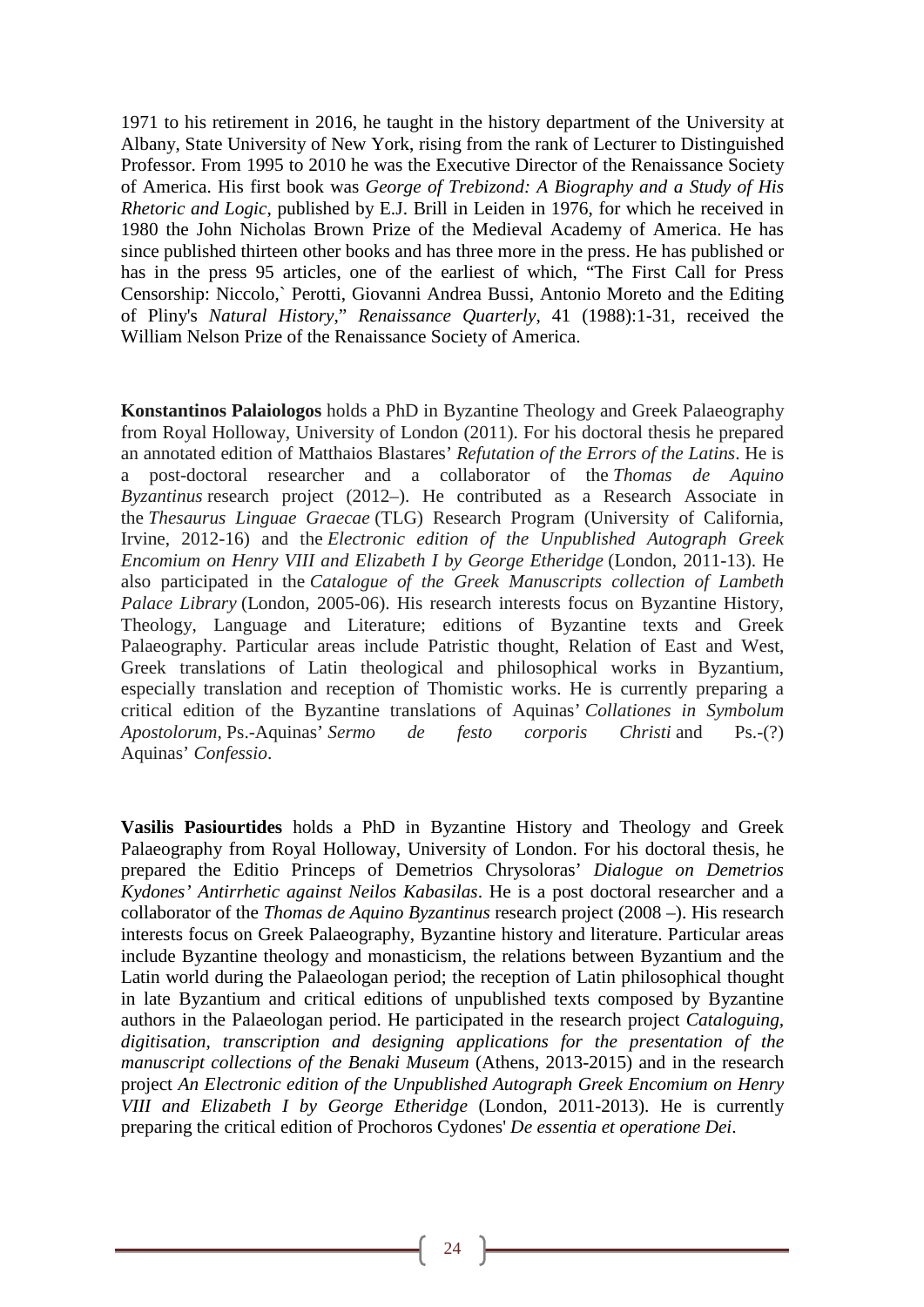**Caroline Petit** is Assistant Professor in Classics and the Medical Humanities at the university of Warwick. Her interests lie in the textual transmission, translation and interpretation of ancient medical texts; in medical rhetoric; and in the long history of ancient medical texts and the many ways they have been appropriated up to modern times. She has published widely on the transmission of Galen and Pseudo-Galenic texts. She is also the editor of a new collection of papers on Galen's newly discovered *De indolentia* (to appear in the *Studies in Ancient Medicine* series, Brill) and the author of a new book on Galen's rhetoric, *Galien ou la rhétorique de la Providence. Médecine, littérature et pouvoir à Rome* (to appear also with Brill, in the *Mnemosyne Supplements* series). She is currently leading a Wellcome-funded project on *Medical prognosis in late antiquity* and a smaller project on *Rethinking Ancient Pharmacology* (with Matteo Martelli, Bologna). She is also interested in the long history of Galen and 'Galenism' up to the early  $17<sup>th</sup>$  century and is the new Medicine & Science discipline representative at the Renaissance Society of America (2018-2021).

**Christopher Wright** received his PhD from Royal Holloway, University of London for a thesis on the lordships of the Genoese Gattilusio dynasty in Lesbos and the northeastern Aegean, published in 2014 as *The Gattilusio Lordships and the Aegean World 1355-1462*. He has published on subjects from the late medieval history of Byzantium and the Latin East, including Genoese, Florentine and Hospitaller economic activities and political relations in the Aegean, interactions between Byzantium and the crusading movement, and the changing character of Byzantine politics and government in the Palaiologan period. His research in the field of Greek manuscript and textual studies includes the publication of a descriptive catalogue of the Greek manuscript collection of Lambeth Palace Library, published in 2016, and ongoing work on the creation of interactive digital editions of Greek texts. He is currently editing Demetrios Kydones's fourteenth-century Greek translation of the *Prima Pars* of Thomas Aquinas's *Summa Theologiae*, the most influential text in the Byzantine reception of Latin Scholasticism, as part of the international Thomas De Aquino Byzantinus project.

**Angelos Zaloumis** is a Master's student in International and Comparative Education at the Department of Education, Stockholm University and is currently researching on Current developments in teaching Latin and Greek as living languages, as part of his master's thesis. He received his Bachelor's degree in Science of Education from the University of Patras in 2015. In his dissertation, he focused on the The Ideal of Freedom of Religious Conscience in the Autobiographical Writings of Demetrios Cydones (ca. 1325-1397/8), which he presented during the Symposium: "Browsing Byzantium ΙΙ: Manuscripts, Texts, Ideas (presentation of graduate dissertations 2013-2014)", in May 2014. He has attended courses on Greek paleography at the Historical and Paleographical Archive, National Bank of Greece Cultural Foundation (MIET), as well as courses and seminars on byzantine literature and philology in Patras, Venice and Stockholm.